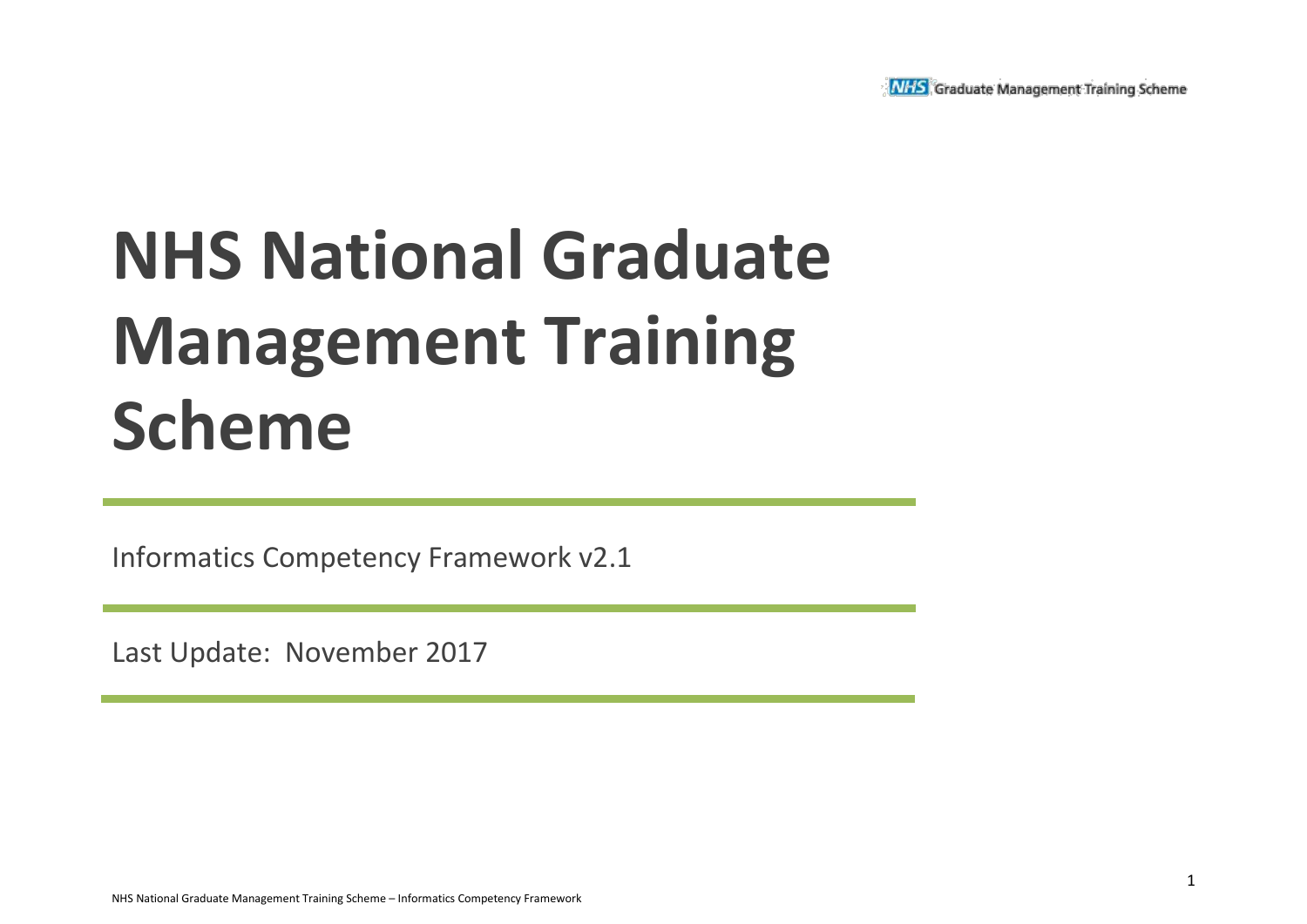| Table of Amendments - Informatics Management Competency Framework |                                                                                                         |                   |  |  |  |  |  |
|-------------------------------------------------------------------|---------------------------------------------------------------------------------------------------------|-------------------|--|--|--|--|--|
| Date of Change                                                    | <b>Detail</b>                                                                                           | <b>Version No</b> |  |  |  |  |  |
| 15.10.12                                                          | Core Competencies Section 4.1. Ensuring Patient Safety reordered to show competencies in correct order  | 1.1               |  |  |  |  |  |
|                                                                   | Specialist Competencies Section 4.1: 4.1.4 renumbered to 4.1.8 to maintain unique numbering system, and |                   |  |  |  |  |  |
| 15.10.12                                                          | reordered within section.                                                                               | 1.1               |  |  |  |  |  |
| 27.09.17                                                          | Competencies updated by IBM                                                                             |                   |  |  |  |  |  |
| November 2017                                                     | Formatting changed                                                                                      | 2.1               |  |  |  |  |  |

#### **Introduction**

The Graduate Management Training Scheme (referred to from this point forward as the Scheme) aims to develop talent into emerging leaders in the NHS. It provides the opportunities for trainees to develop and practise their leadership skills and behaviour. This framework has been developed to ensure that trainees develop the leadership competencies, behaviours and technical skills to both attain roles in the NHS at the end of the Scheme and begin their leadership journey in the NHS.

#### **Purpose**

A competency can be defined as a behaviour or technical attribute that an individual should have in order to perform effectively at work. It is widely acknowledged that job performance is based on a number of factors including technical competences, behaviours, attitude, skills and experience. A competency framework is a tool that sets out a number of competencies required by an individual to work in a certain position or within a certain organisation. The Scheme competency frameworks have been developed to ensure that:

- Trainees have a structured approach to their placements throughout their time on the Scheme;
- Trainee performance and achievement can be assessed, evidenced and recorded;
- Trainees are equipped with the skills and experience to start their leadership journey in the NHS and obtain a job at the appropriate level once they complete the Scheme;
- Trainees have clarity around what is expected of them with regards to skills, behaviours and competency they are anticipated to develop and demonstrate.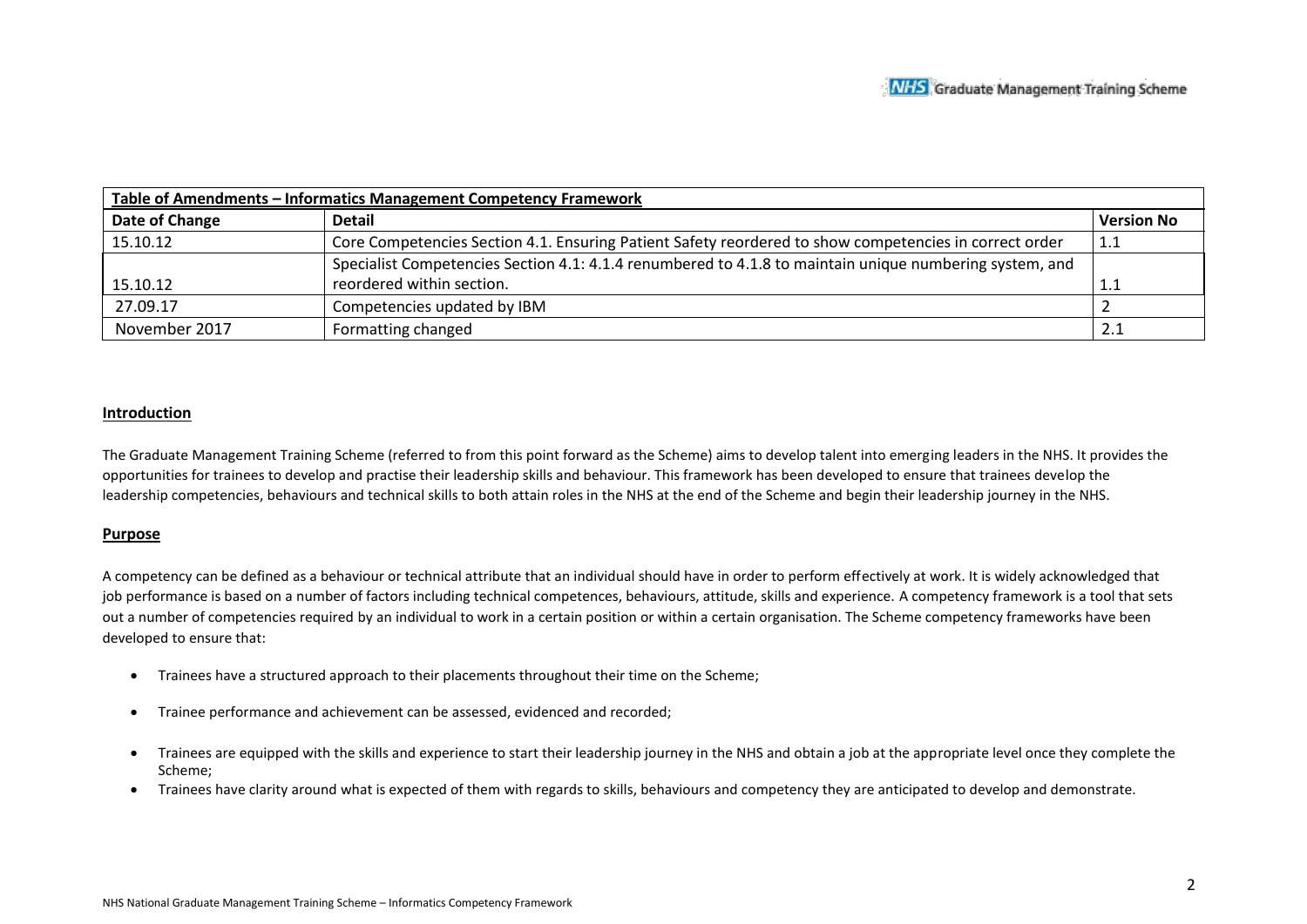#### **Approach and Ethos**

Each of the five Scheme competency frameworks were created based on the **NHS Leadership Framework, updated to link to the** [Healthcare Leadership Model](https://www.leadershipacademy.nhs.uk/resources/healthcare-leadership-model/) and are structured around the seven domains below:

- *Demonstrating Personal Qualities* trainees should draw upon their values, strengths and abilities to deliver high standards of service. This requires them to demonstrate effectiveness in developing self-awareness, managing themselves, continuing personal development and acting with integrity;
- *Working with Others* trainees should work with others in teams and networks to deliver and improve services. This requires them to demonstrate effectiveness in developing networks, building and maintaining relationships, encouraging contribution, and working within teams to have a positive impact on others and creating a culture of collaboration across teams;
- *Managing Services*  trainees should focus on the success of the organisation(s) in which they work. Trainees should develop competence in planning, managing resources, managing people and managing performance;
- *Improving Services*  trainees should strive to make a real difference to people's health by delivering high quality services as well as display curiosity and other behaviours that encourage continuous service improvement across the organisation. This requires them to demonstrate effectiveness in ensuring patient safety, critically evaluating, encouraging improvement and innovation and facilitating transformation;
- *Setting Direction*  trainees should support the aspirations of the organisation and act in a manner consistent with its values. This requires them to demonstrate effectiveness in identifying the contexts for change, applying knowledge and evidence, making decisions, and evaluating impacts;
- *Creating the Vision*  trainees should begin to develop a leadership style and be able to support a compelling vision for the future, and communicate this within and across organisations; and
- *Delivering the Strategy*  trainees should begin to demonstrate leadership qualities to support the delivery of the strategic vision through agreeing strategic plans and translating these into achievable operational action plans.

For each domain, the competencies have been split between those which are **core** (**shown in green**) and those which are specific to the **specialism** (**shown in blue**).

**Core competencies** are shared by each of the six Scheme specialisms (Policy and Strategy Management, Health Analysis, Finance Management, General Management, Human Resources Management and Informatics Management). Although trainees are divided up to work in specialised areas the Scheme is a leadership programme first and foremost. For example, competency 4.1.3:

"*Demonstrates involvement in developing risk mitigation strategies and measures to improve and/or maintain patient safety*", is a core competency that all trainees are expected to achieve and highlights the expected leadership behaviours associated with the specific core competency.

**Specialism competencies** are competencies specifically related to the trainee's specialism. For example, a Finance trainee would need to achieve competency 3.4.10:

"Understands the role of the external auditor and the relationship between the internal audit function and the external auditors". This competency is unique to finance trainees and is not present in any of the other frameworks.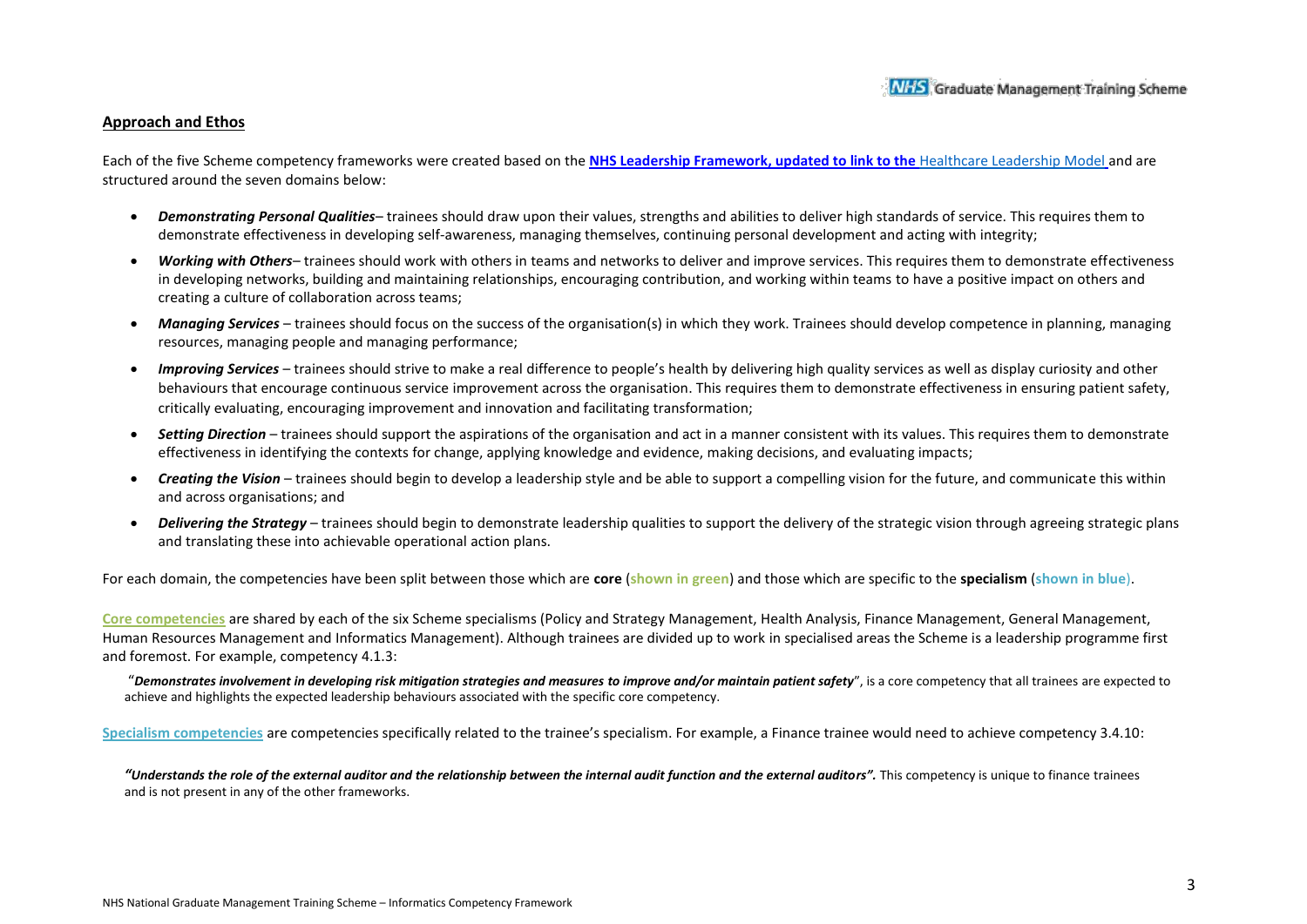The shared approach to core competencies is designed to ensure that all trainees leave the Scheme with a shared technical, behavioural and knowledge base firmly rooted in leadership for service improvement and patient outcomes. At the same time, equipping trainees with the technical elements related to their chosen field of work, measured by the specialism competencies.

Where applicable, **examples of activities, and associated behaviours, to demonstrate experience** have been provided, together with the **required level of assessment** expected to be achieved during participation in the Scheme. The assessment is based on a rating for each competency of 1 to 5:

|              | <b>Level</b>                    | <b>Description</b>                                                                                       |
|--------------|---------------------------------|----------------------------------------------------------------------------------------------------------|
|              | Awareness/knowledge             | Demonstrates insight but has no practical experience                                                     |
|              | Support                         | Demonstrates competence through assisting others in undertaking a process/task                           |
|              | <b>Practical application</b>    | Demonstrates competence through having a defined responsibility for undertaking a process/task           |
| $\mathbf{A}$ | <b>Experienced practitioner</b> | Demonstrates competence through having a defined responsibility for regularly undertaking a process/task |
|              | Leadership                      | Demonstrates competence through leadership of a process/task                                             |

This scale of rating will allow trainees and their managers to record the trainees' ongoing progress against the competencies and stay focused on further development required.

 $1$  | 2 | 3 | 4 | 5 For each competency, the required target level of achievement is shown in orange. Each competency will have the minimum target level set at different level: some will be as low as 1, others will be as high as 5.

There are four possible achievement levels for competencies.

**Not Achieved:** level 0, meaning no work has been done on this particular competency.

**Partially Achieved:** competency is being worked towards but not yet at the required minimum level (in the case of the example above, levels 1 and 2)

**Achieved:** competency has been signed off at the required target level (in the case of the example above, level 3)

**Achieved +:** competency has been signed off at a level above the minimum target level (in the case of the example above, levels 4 and 5)

Trainees are expected to achieve around 40% of their competencies by the end of placement 1 and 90% of their competencies at the end of their final placement in order to successfully complete the Scheme.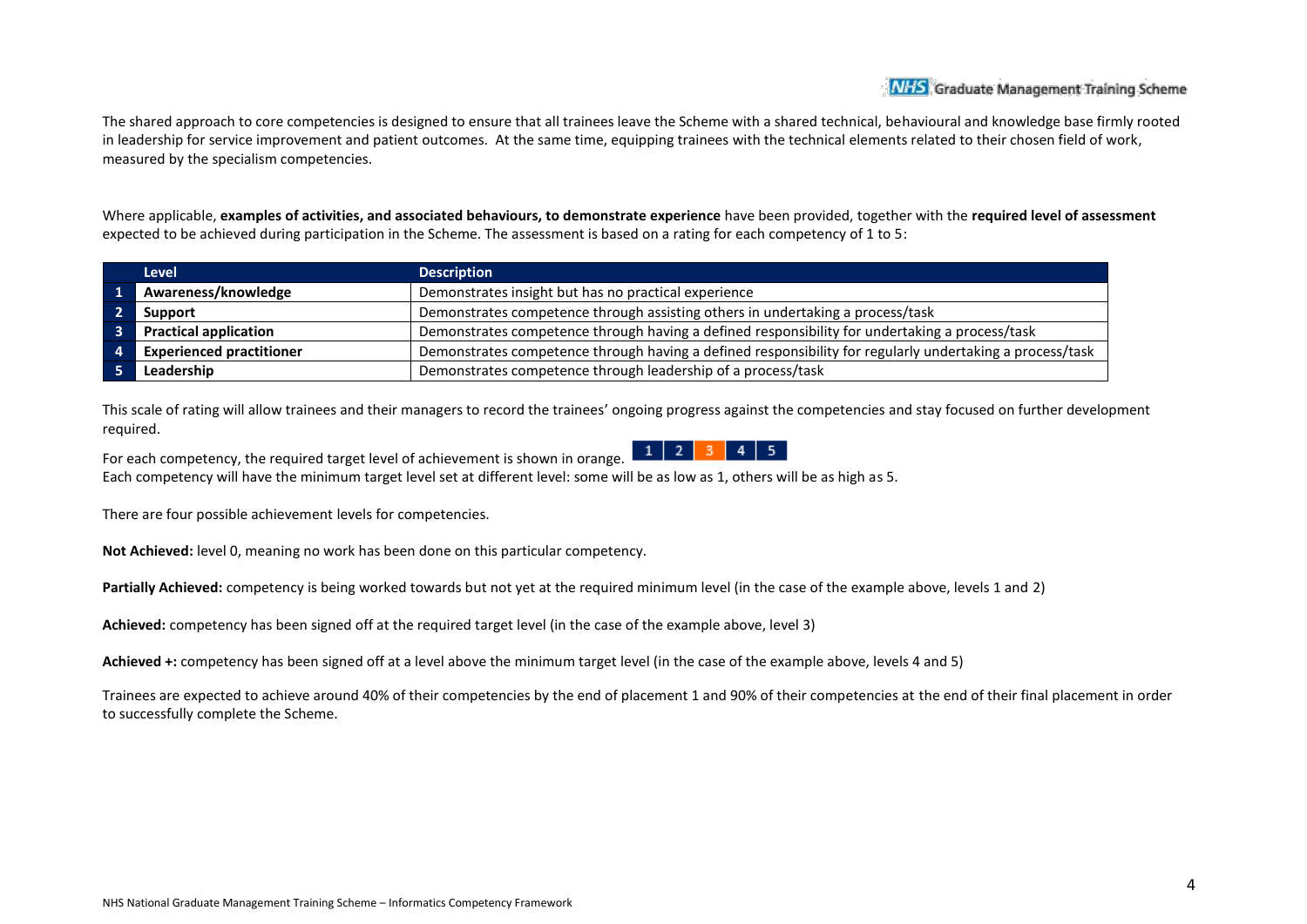#### **Section 1 – Personal Qualities**

There is an exception to the rating scale approach for the competencies required in the 'Developing Personal Qualities' section. These eleven competencies will be signed off after the production of a 2,000 word (+/- 10%) reflective piece of work completed by trainees during their last twelve months on the Scheme. This reflective piece should focus on all eleven competencies and the trainee is expected to provide evidence, either through referencing work they have produced or through reflecting on their qualities and how they have developed during their time on the Scheme. Trainees must reflect on their experiences during their time on the Scheme and provide examples of where they believe they have demonstrated and developed certain behaviours and personal qualities such as these. When providing evidence, trainees are advised to consider the following criteria in addition to any information they wish to provide:

| <b>Knowledge and Understanding</b>                                                                                                                                                                                                                                                               | Cognitive Skills - Behaviours, Emotional Intelligence<br>and Values                                                                                                                                                                                                                                                                                                                                              | <b>Practical Skills</b>                                                                                                                                                  |
|--------------------------------------------------------------------------------------------------------------------------------------------------------------------------------------------------------------------------------------------------------------------------------------------------|------------------------------------------------------------------------------------------------------------------------------------------------------------------------------------------------------------------------------------------------------------------------------------------------------------------------------------------------------------------------------------------------------------------|--------------------------------------------------------------------------------------------------------------------------------------------------------------------------|
| Sources of knowledge are identified;<br>Awareness of your approach and what informs<br>said approach;<br>Evidence of awareness of your strengths and<br>weaknesses:<br>Evidence of a constant interest throughout the<br>Scheme of keeping up to date with NHS issues,<br>news and developments. | Evidence of planning around personal qualities;<br>Evidence of how self-awareness has been<br>increased;<br>Evidence of reflection on personal beliefs, values<br>and motivation in relation to working in the<br>NHS:<br>Evidence that there is a knowledge of NHS code<br>of ethics and values;<br>Evidence of understanding when mistakes have<br>been made;<br>Awareness of how you are perceived by others. | Sources of wider reading evidenced;<br>Evidence of flexibility, curiosity and an adaptive<br>nature;<br>Evidence of effective delegation;<br>Evidence of prioritisation. |

Once completed, trainees must upload their personal qualities reflective piece on to the Scheme's talent management system and arrange to review the piece with their Placement Manager, either during an ad hoc meeting or during one of their formal reviews. The Placement Manager (or Programme Manager in their absence) is responsible for signing off the competencies in the Personal Qualities section once both the trainee and Placement Manager have had an opportunity to discuss the reflective piece.

The competencies within the 'Developing Personal Qualities' section are either at a status of achieved or not achieved, there is no rating scale.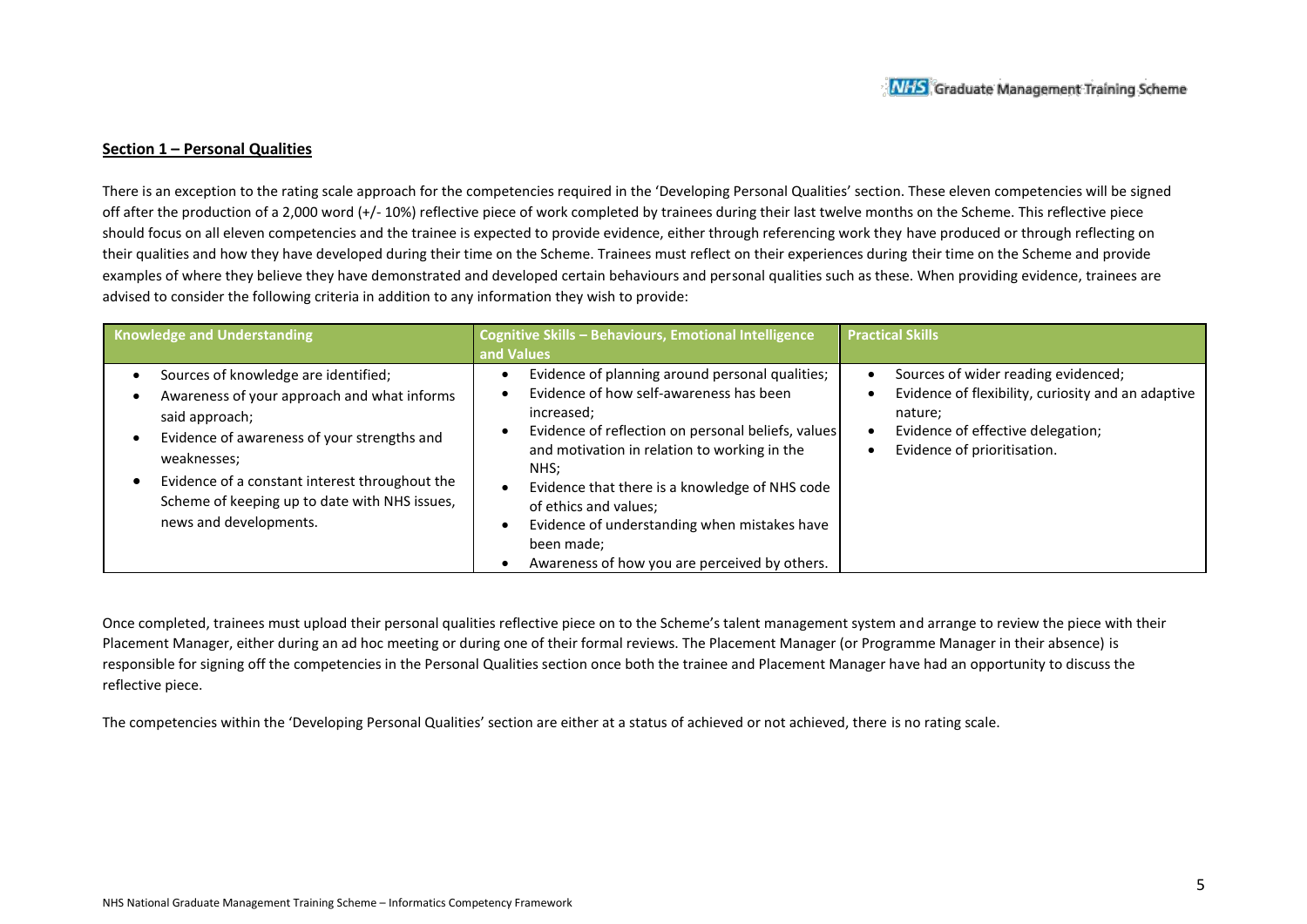#### **Trainee approach to the framework**

Trainees should consider the following points when approaching the competency framework:

- The framework must be owned by the trainee and it is their responsibility to ensure that they are achieved the required competencies and have displayed the required behaviours throughout. The trainee is therefore responsible for ensuring that they have a plan as to how these competencies will be achieved during their time on the Scheme.
- It is the trainees' Programme and Placement Manager's responsibility to ensure that all trainees are placed in an environment where opportunities are available for trainees to achieve competencies and to work with trainees to help them identify those opportunities and shape their work plan. It is not the responsibility of Managers to formulate a work plan based around each and every competency or to provide a piece of work for a trainee to complete in order to fulfil a competency requirement. This is an important distinction that all trainees need to understand.
- Trainees should aim to complete 40% of their competencies at the required level by the end of year one and 90% of their competencies by the end of the Scheme. The 90% achievement rate is a key graduation standard and trainees may not be able to graduate if they have not achieved this level.
- Trainees are required to evidence their competencies using the Scheme's talent management system. Evidence will generally be in the form of narrative prose which references what has been achieved to complete the competency. In addition to this trainees are encouraged to upload any documents that may support their narrative assessment and supports how they have gone about displaying the required leadership behaviours across the programme.
- Placement Managers are responsible for signing off competencies after providing a detailed constructive feedback to the trainee. Programme Managers are also authorised to sign off competencies, but the Placement Manager will be working more closely with the trainee and will probably have a clearer understanding of what has been achieved. It is the responsibility of the trainee to ensure that they are booking regular meetings with their Placement Manager to gather constructive feedback discuss competency achievement and ensure they are being signed off. Competency achievement also makes up an important part of the review process.
- Trainees need to gain an understanding of how best to utilise a competency framework. Successful trainees understand that the competency framework is a hugely important part of their placements on the Scheme and is something they always need to have in mind, but at the same time they know that it isn't something that should be used to drive their placements. Trainees are there first and foremost to work in a real job in a NHS organisation, and whilst those roles will allow trainees to complete their competency framework, there will be tasks, projects and pieces of work that sometimes don't necessarily directly relate to a specific competency.
- Trainees need to be realistic when using the framework. For example, 40% is a realistic amount of competencies to have achieved by the end of year one. If your work plan shows that you will only achieve 10% by the end of year one then you need to reassess. If you present 80% of your competencies as achieved at the end of year one your Placement Manager is likely to question whether you have actually achieved that many competencies to the required level.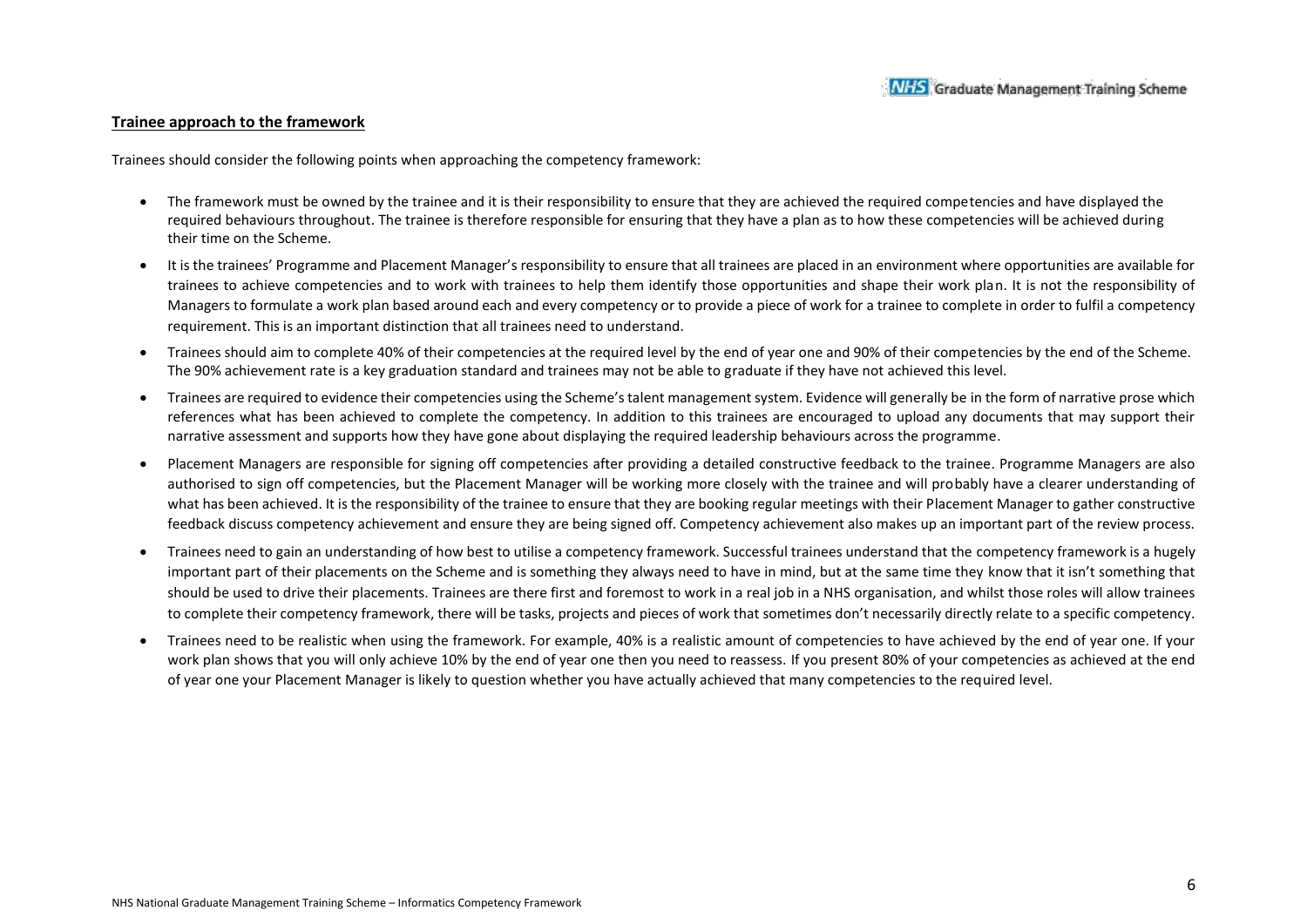#### **Placement Manager approach to the framework**

- One of the objectives of the Placement Manager is to ensure that trainees are in a placement which provides opportunities for them to achieve their competencies. Placement Managers are therefore encouraged to work with trainees at the beginning of the placement (or ideally before the placement) to identify which competencies are achievable throughout the duration of the placement.
- It is *not* the responsibility of the Placement Manager to provide a step by step plan for the trainee which maps pieces of work to specific competencies. It is the Trainee's responsibility to take the main elements of their placement and produce a plan as to how this translates to their competencies.
- Placement Managers are responsible for signing off competencies. Programme Managers are also authorised to sign off competencies, but the Placement Manager will be working more closely with the trainee and will probably have a clearer understanding of what has been achieved. It is the responsibility of the trainee to ensure that they are booking regular meetings with their Placement Manager to discuss competency achievement and ensure they are being signed off. Competency achievement also makes up an important part of the review process.
- Competencies are held electronically on the Scheme's talent management system. Your trainee will be able to guide you through accessing the system or you can contact your Leadership Development Manager if you are having any problems.
- It is the responsibility of the Trainee to evidence achievement of competencies on the Scheme's talent management system and to work with the Placement Manager during regular meetings to sign these off.
- As a general guide, Trainees are asked to complete 40% of competencies by the end of year one and 90% of competencies by the end of the Scheme.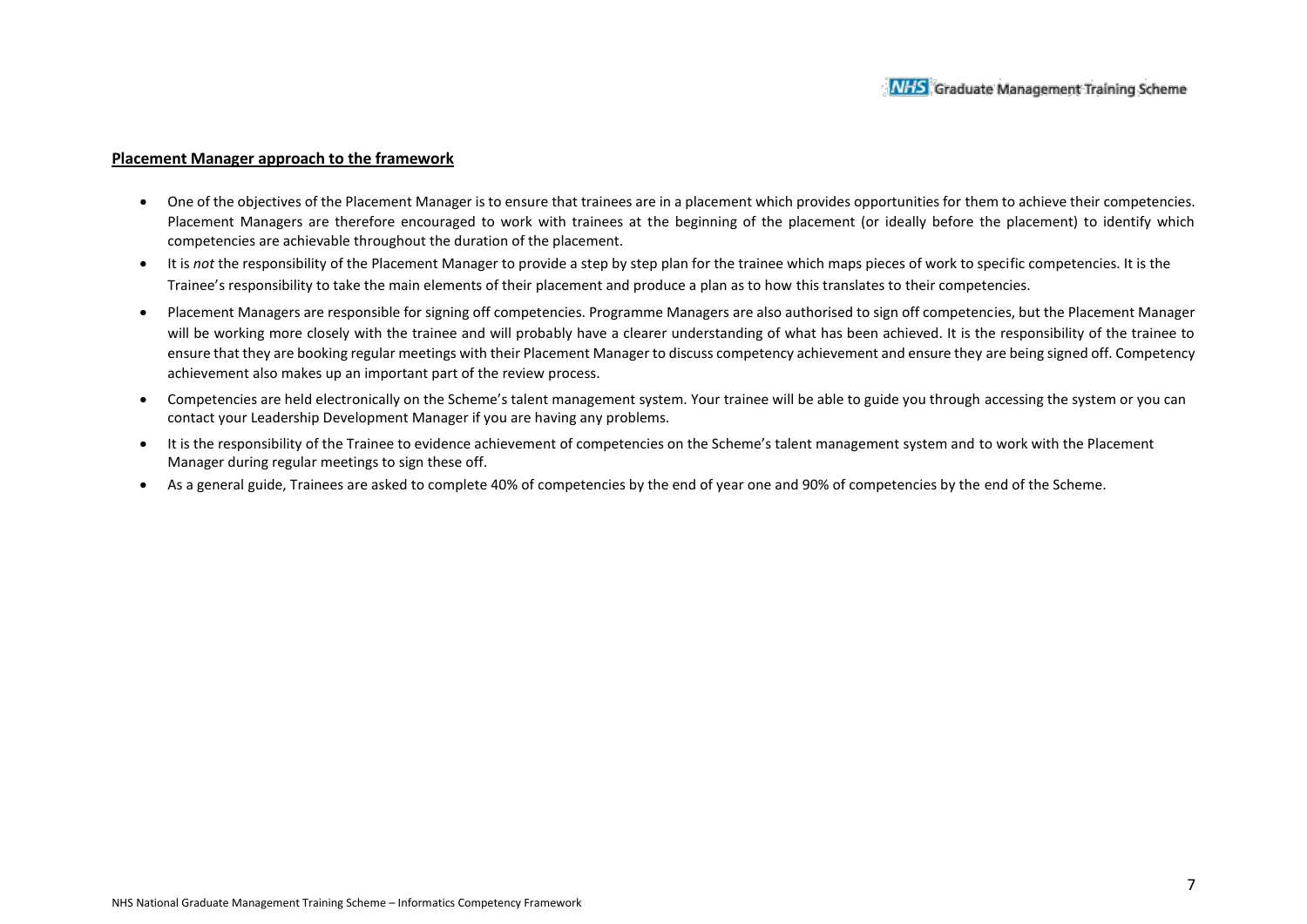#### **Methodology and Acknowledgements**

The NHS Graduate Scheme competency frameworks were developed following a comprehensive consultation process in 2007. After deciding to shape the competencies around the NHS Leadership Framework the Scheme contacted hundreds of individuals and organisations, both internal and external to the NHS, to seek their views as to how the competency frameworks should be shaped, both in terms of structure and presentation and content. Without their help we would have not been able to produce the frameworks.

In the summer of 2017, IBM consultants worked with NHS graduate alumni to review and update the NHS Graduate Scheme competency frameworks. This process evaluated the five current scheme frameworks and their fit for purpose based on changing demands within the NHS and the larger graduate workforce. In addition, the competencies were refreshed around the current Healthcare Leadership Model so the graduate scheme linked to the wider organisation's Leadership model. The frameworks review included stakeholder interviews and multiple iterations with a NHS project team to amend and confirm the NHS Graduate Scheme competency frameworks for the current market.

**The NHS Graduate Scheme would like to thank the following who had an input in to the development of these frameworks:** current trainees, recent alumni of the Scheme, Placement Managers, Programme Managers, NHS staff at various NHS Organisations and Emerging Leaders Steering Group members. A number of professional bodies and organisations including ACCA, CIPD, CIPFA, CIMA, Department of Health, IHM, NHS Information Centre and UKCHIP also gave up their time and expertise to assist with the process. Finally, a special thank you goes to Sarah Reeves and Brian Niven at Mott MacDonald for their hard work and continuing support in the creation of these frameworks.

For more detailed information about the development and consultation process for these frameworks please contact the NHS Graduate Scheme.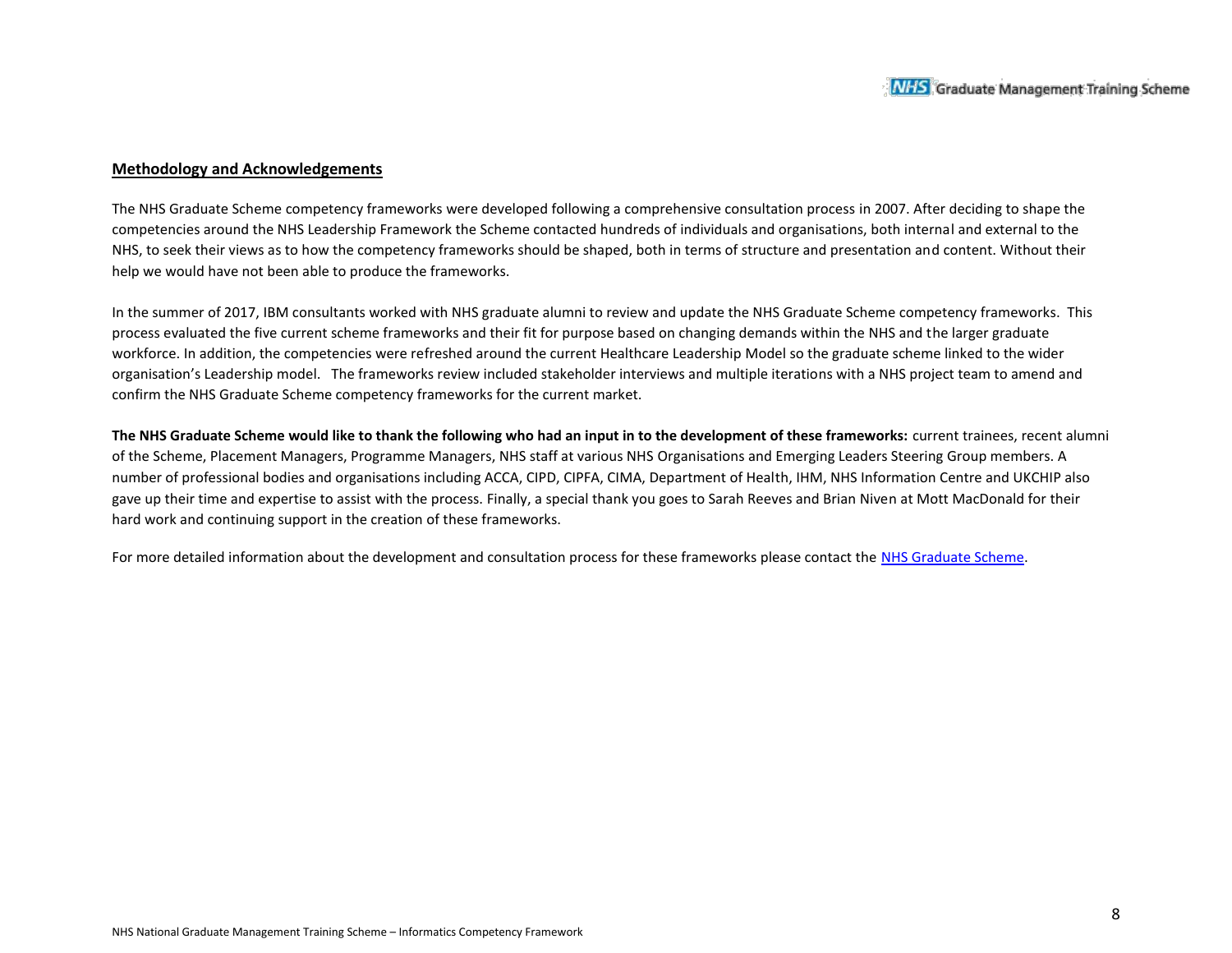## **Section 1. Personal Qualities**

| <b>Core Leadership</b><br><b>Domain</b>          | <b>Healthcare</b><br>Leadership<br><b>Model</b> |       | <b>Competency</b>                                                                                                                                                                                                            | <b>Examples of activities to demonstrate experience</b>                                                                                                                                                                                                                                                                                       |
|--------------------------------------------------|-------------------------------------------------|-------|------------------------------------------------------------------------------------------------------------------------------------------------------------------------------------------------------------------------------|-----------------------------------------------------------------------------------------------------------------------------------------------------------------------------------------------------------------------------------------------------------------------------------------------------------------------------------------------|
| 1.1 Developing Self-<br>awareness                | Leading<br>with care                            | 1.1.1 | Understands the impact they have<br>on others and the impact other<br>have on them. Can review and<br>reassess own beliefs, values,<br>behaviours, strengths and<br>weaknesses, and leadership style                         | Developing a Personal Development Plan, demonstrating<br>personal self-awareness and addressing development<br>areas. Using suitable instruments (e.g. MBTI) and<br>reaching out to others to obtain feedback.                                                                                                                                |
|                                                  | Leading<br>with care                            | 1.1.2 | Caring for others and providing<br>mutual support where needed.                                                                                                                                                              | Creates an open and honest environment where others<br>are comfortable interacting and constantly evaluates<br>one's own emotional well-being and its impact on others.                                                                                                                                                                       |
|                                                  | Leading<br>with care                            | 1.1.3 | Understand the impact of one's<br>own physical and mental wellbeing<br>at work.                                                                                                                                              | Creates a positive atmosphere for others through self-<br>regulation of their own behaviours and mood while at<br>work.                                                                                                                                                                                                                       |
| 1.2 Managing Self &<br><b>Others</b>             | Holding to<br>account                           | 1.2.1 | Plans and manages own time and<br>that of others effectively and is able<br>to evaluate personal performance                                                                                                                 | Managing the diary, prioritising tasks and<br>delegating/supporting others to prioritise tasks.                                                                                                                                                                                                                                               |
|                                                  | Holding to<br>account                           | 1.2.2 | Makes decisions without reference<br>to others in line with own authority<br>levels and departmental and<br>corporate objectives.Is prepared to<br>be held to account for own<br>contribution and the quality of own<br>work | Writing Board papers, or sections of papers or plans,<br>representing the team, department, or organisation at<br>meetings and handling issues and actions arising.                                                                                                                                                                           |
|                                                  | Connecting<br>our service                       | 1.2.3 | Is flexible and adaptable to changing<br>circumstances                                                                                                                                                                       | Handling last minute changes to task priorities and<br>dealing with the consequences of those changes.                                                                                                                                                                                                                                        |
| 1.3 Continuing<br>Personal<br><b>Development</b> | Developing<br>capability                        | 1.3.1 | Takes responsibility for own<br>personal development and seeks<br>opportunities for learning                                                                                                                                 | Utilising primary and secondary sources of information<br>for research purposes and introducing new ways of<br>working, for example business best practice associated<br>with project planning, change management, benefits<br>realisation and using these approaches in their own<br>work. Joining and attending the professional bodies and |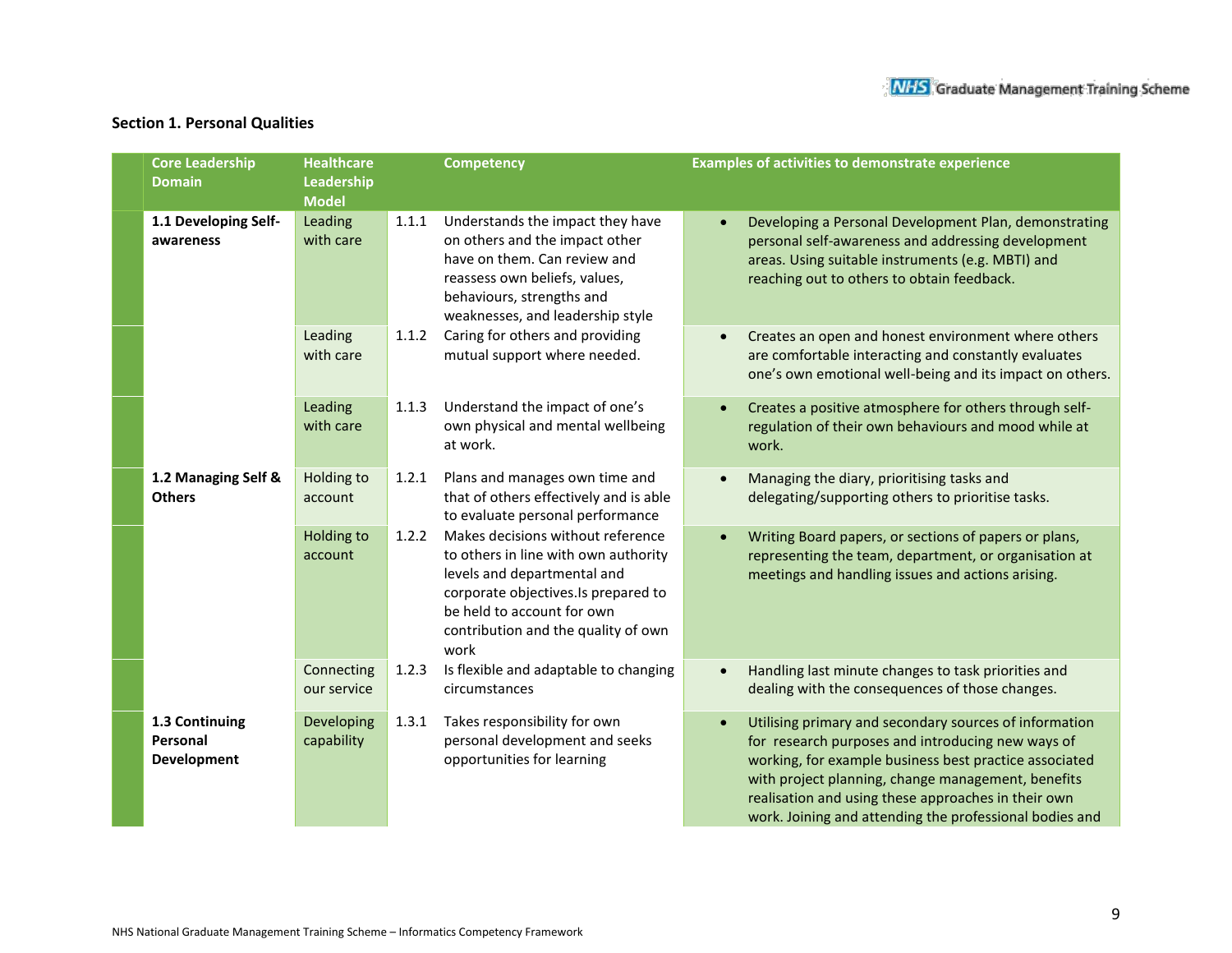|                              |                                                        |       |                                                                                                                                                               |                        | conferences/working sessions, or working with external<br>consultancies and partner organisations to adopt new<br>approaches to work.                                                                                                                                                |
|------------------------------|--------------------------------------------------------|-------|---------------------------------------------------------------------------------------------------------------------------------------------------------------|------------------------|--------------------------------------------------------------------------------------------------------------------------------------------------------------------------------------------------------------------------------------------------------------------------------------|
|                              | Holding to<br>account                                  | 1.3.2 | Sets work-based targets and<br>personal targets which exceed the<br>minimum requirements and<br>expectations                                                  |                        | Coming from the PDR process, developing a series of<br>personal development goals with SMART objectives,<br>which the individual can exceed where possible.                                                                                                                          |
|                              | Connecting<br>to our<br>service                        | 1.3.3 | Keeps abreast of developments in<br>healthcare, in own professional field<br>and in own organisation as well as<br>other external bodies and<br>organisations |                        | Demonstrating commitment to wider reading, e.g. HSJ,<br>NICE publications, BMJ, Twitter etc.<br>Attending events and conferences, e.g. Kings Fund, NHS<br>Confederation, Royal College events, professional bodies.<br>Reading internal communications, newsletters and<br>intranet. |
| 1.4 Acting with<br>Integrity | Inspiring<br>shared<br>purpose                         | 1.4.1 | Understands and acts in accordance<br>with the values for the NHS as set<br>out in the NHS constitution                                                       |                        | Promoting the NHS values.                                                                                                                                                                                                                                                            |
|                              | Inspiring<br>shared<br>purpose<br>Leading<br>with care | 1.4.2 | Acts with openness, honesty and<br>integrity                                                                                                                  |                        | Taking accountability when mistakes have been made or<br>understanding is limited, in order to learn and improve<br>services.<br>Demonstrates the ability to listen and incorporate<br>feedback to enable continuous improvement and<br>learning when things that didn't go to plan. |
|                              | Inspiring<br>shared<br>purpose                         | 1.4.3 | Demonstrates knowledge of<br>professional code of ethics and the<br>public interest role of NHS staff                                                         |                        |                                                                                                                                                                                                                                                                                      |
|                              | Evaluating<br>information                              | 1.4.4 | Understands and manages conflicts<br>of interest, ensuring that decisions<br>are based on objective data<br>wherever possible                                 | $\bullet$<br>$\bullet$ | Providing advice to business partners regarding potential<br>conflicts.<br>Providing alternative solutions where applicable.<br>Declaring any relevant conflicts.                                                                                                                    |
|                              | Leading<br>with care                                   | 1.4.5 | Spreading a caring environment<br>beyond one's own area                                                                                                       |                        | Taking responsibility for others wellbeing, by continuous<br>evaluation of your emotions and their effect on other<br>people.                                                                                                                                                        |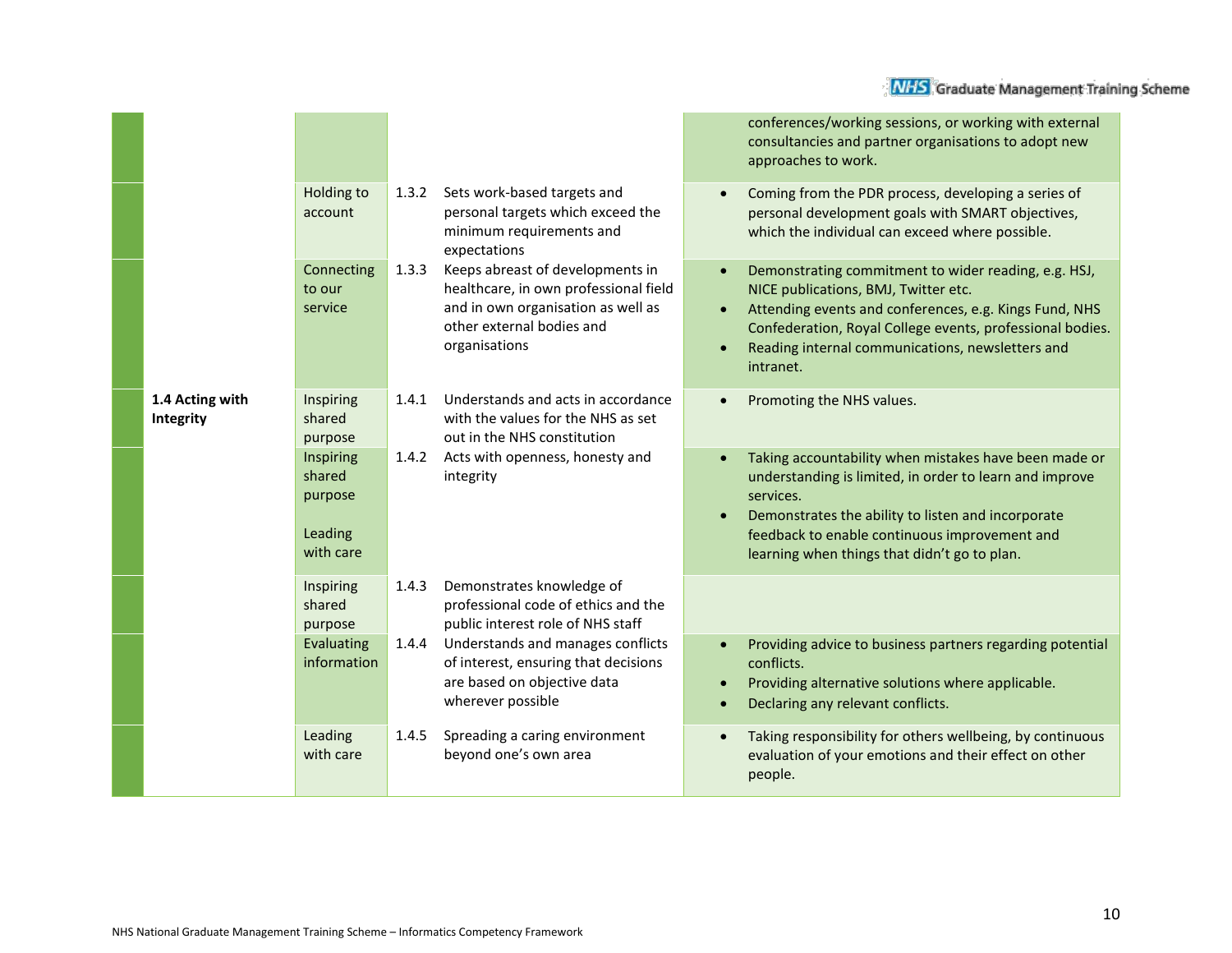## **Section 2. Working with others**

| <b>Core Leadership</b><br><b>Domain</b> | <b>Healthcare</b><br>Leadership<br><b>Model</b> |       | <b>Competency</b>                                                                                                                                                                           | <b>Examples of activities to demonstrate</b><br>experience                                                                                                                    | <b>Assessment Level</b>  |
|-----------------------------------------|-------------------------------------------------|-------|---------------------------------------------------------------------------------------------------------------------------------------------------------------------------------------------|-------------------------------------------------------------------------------------------------------------------------------------------------------------------------------|--------------------------|
| 2.1 Developing<br><b>Networks</b>       | Connecting<br>our service                       | 2.1.1 | Understands the culture and<br>structure of the organisation and<br>the wider NHS and identifies and<br>develops effective collaborations<br>with others outside of their<br>immediate team | Getting involved in health<br>community-wide working groups or<br>project, for example relating to<br>contract management, care<br>pathway redesign, or clinical<br>networks. | $4 \mid 5$<br>$1 \mid 2$ |
|                                         | Engaging<br>the team                            | 2.1.2 | Is an effective and trusted team<br>member within the department;<br>demonstrates respect to colleagues<br>and gains their respect and support                                              | Working closely with the team and<br>acting like a regular team member.<br>Creating connections between<br>health and social care services.                                   | $4 \mid 5$<br>$1 \mid 2$ |

| <b>Specialist</b>      |                   | Leadership<br><b>Healthcare</b><br><b>Model</b> |       |                                                                                                                                                                           |                                                                                                                                                                                                                                                                                                          |
|------------------------|-------------------|-------------------------------------------------|-------|---------------------------------------------------------------------------------------------------------------------------------------------------------------------------|----------------------------------------------------------------------------------------------------------------------------------------------------------------------------------------------------------------------------------------------------------------------------------------------------------|
| 2.1<br><b>Networks</b> | <b>Developing</b> | Evaluating<br>information                       | 2.1.3 | Demonstrates knowledge of local<br>authority information sources and<br>analysis and experience of working<br>and sharing information between<br>NHS and local authority. | Attending meetings with the local authority<br>as part of orientation and part of flexible<br>placement.<br>Acquiring knowledge of information<br>agencies, their roles and work programmes.<br>Getting exposure to project working e.g.<br>public health analysis, joint strategic needs<br>assessment. |
|                        |                   | Influencing<br>for results                      | 2.1.4 | Achieves active participation in the<br>negotiations and discussions                                                                                                      | Providing support to the contract agreement<br>process; including dataset scheduling,<br>delivery, content and formatting.                                                                                                                                                                               |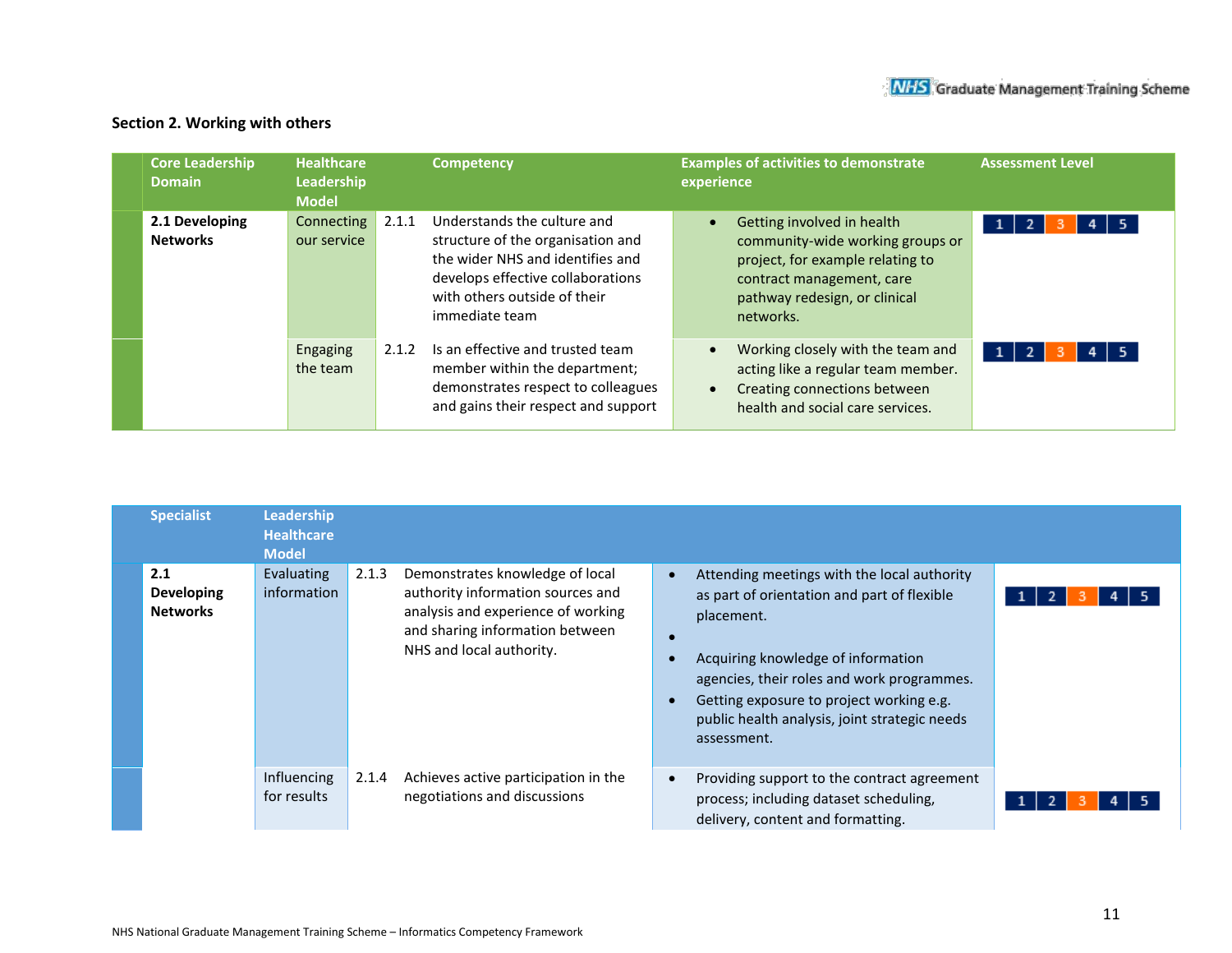|                          | between commissioners and<br>providers and other contractors.                                                                                        | Getting involved in the contract negotiation<br>and monitoring meetings with responsibility<br>for producing and/or coordinating activity<br>analysis schedules. |
|--------------------------|------------------------------------------------------------------------------------------------------------------------------------------------------|------------------------------------------------------------------------------------------------------------------------------------------------------------------|
| Developing<br>Capability | Develops strategic networks outside<br>2.1.5<br>of own environment in order to<br>encourage collaboration, idea sharing<br>and information exchange. |                                                                                                                                                                  |

| <b>Core Leadership</b><br><b>Domain</b>                 | <b>Healthcare</b><br>Leadership<br><b>Model</b> | <b>Competency</b>                                                                                                                                              | <b>Examples of activities to demonstrate</b><br>experience                                                | <b>Assessment Level</b>    |
|---------------------------------------------------------|-------------------------------------------------|----------------------------------------------------------------------------------------------------------------------------------------------------------------|-----------------------------------------------------------------------------------------------------------|----------------------------|
| 2.2 Building and<br>maintaining<br><b>Relationships</b> | Holding to<br>account                           | Is involved in working with<br>2.2.1<br>organisations who are external to<br>the NHS, such as professional<br>bodies, social care, voluntary<br>services, etc. | Building/maintaining relationships<br>(e.g., Local Authority, Private<br>Sector, and Social Enterprises). | $4 \mid 5$<br>$\mathbf{1}$ |

| <b>Specialist</b>                                          | <b>Leadership</b><br><b>Healthcare</b><br><b>Model</b> |                                                                                                                                                                                                                                    |                                                                                                                                                                                                           |                                        |
|------------------------------------------------------------|--------------------------------------------------------|------------------------------------------------------------------------------------------------------------------------------------------------------------------------------------------------------------------------------------|-----------------------------------------------------------------------------------------------------------------------------------------------------------------------------------------------------------|----------------------------------------|
| 2.2 Building<br>and<br><b>Maintaining</b><br>Relationships | Connecting<br>our service                              | Works with clinicians and other<br>2.2.2<br>senior representatives (and, where<br>possible, patients?) within the<br>organisation and use information to<br>support a case for change or<br>implementation of a<br>recommendation. | Presenting regular performance monitoring<br>information at the clinical directorate<br>meetings.<br>Participating in clinical audit programme.<br>Getting involved in multidisciplinary team<br>project. | -5<br>1 <sup>1</sup><br>$\overline{2}$ |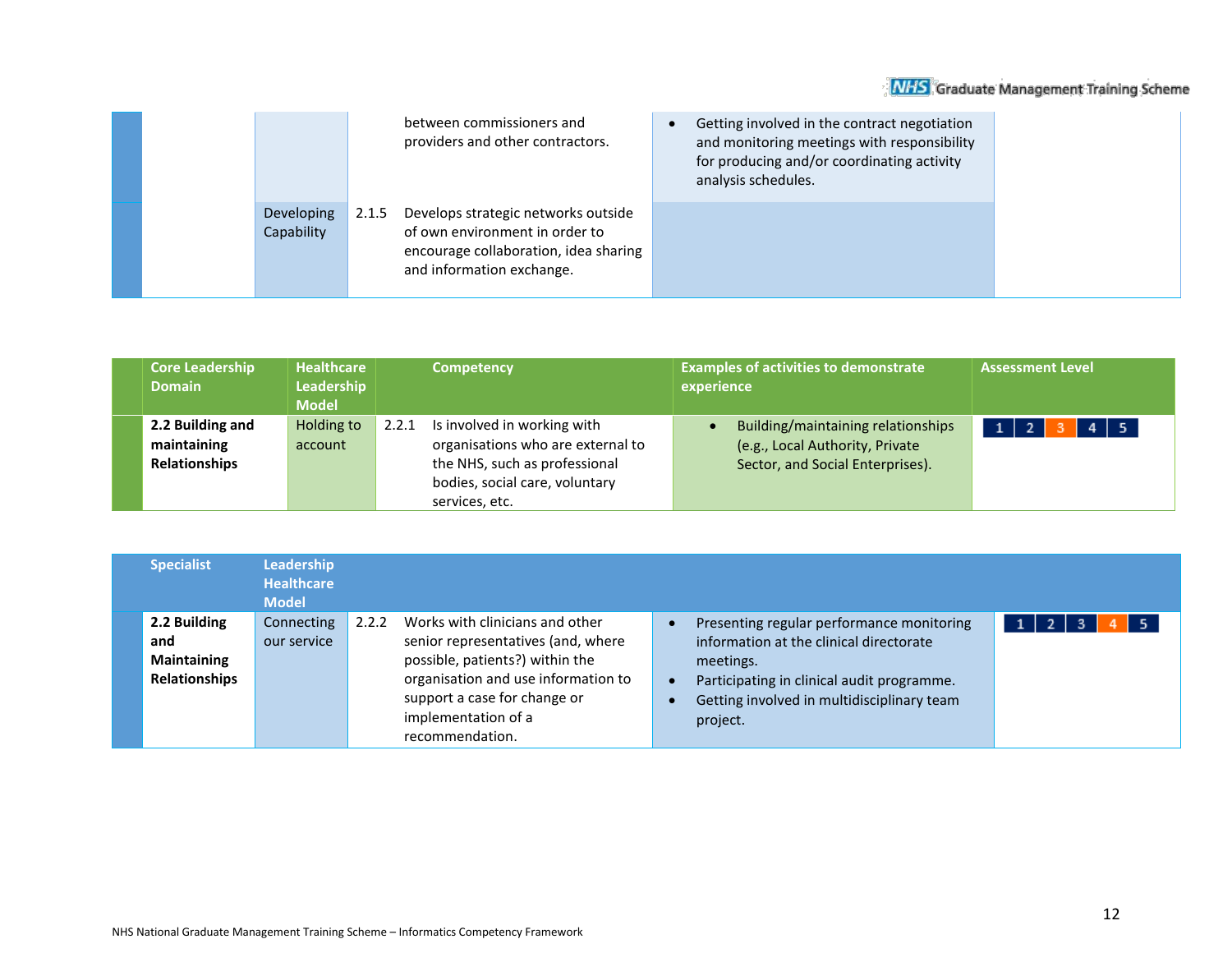| <b>Core Leadership</b><br><b>Domain</b> | <b>Healthcare</b><br>Leadership<br><b>Model</b> |       | <b>Competency</b>                                                                                                                                                                                    | <b>Examples of activities to demonstrate</b><br><b>Assessment Level</b><br>experience                                                                                                                                                                      |
|-----------------------------------------|-------------------------------------------------|-------|------------------------------------------------------------------------------------------------------------------------------------------------------------------------------------------------------|------------------------------------------------------------------------------------------------------------------------------------------------------------------------------------------------------------------------------------------------------------|
| 2.3 Encouraging<br><b>Contribution</b>  | <b>Engaging</b><br>the team                     | 2.3.1 | Chairs and leads small group/team<br>discussions to show others their<br>contribution matter and are valued                                                                                          | Holding weekly team meetings.<br>$1 \mid 2 \mid 3 \mid$<br>4<br>Leading a small project.                                                                                                                                                                   |
|                                         | Influencing<br>for results                      | 2.3.2 | Articulates ideas and challenge the<br>views of others in a constructive and<br>positive manner                                                                                                      | Presenting at meetings, or writing<br>$\overline{\mathbf{3}}$<br>-2<br>minutes of meetings<br>Being recognised as a meeting<br>$\bullet$<br>contributor in meeting minutes.                                                                                |
|                                         | <b>Sharing</b><br>the vision                    | 2.3.3 | Sharing a common purpose and<br>inspiring others to live it through<br>their everyday actions                                                                                                        | Models NHS values in every day<br>practice and is a role model for<br>other colleagues.                                                                                                                                                                    |
| 2.4 Working within<br><b>Teams</b>      | Holding to<br>account                           | 2.4.1 | Visibly understands the<br>responsibilities of the department<br>and its role and value within the<br>organisation and proactively looks<br>for opportunities where the<br>department can contribute | Linking personal objectives to team<br>3<br>2<br>and department objectives.                                                                                                                                                                                |
|                                         | Holding to<br>account                           | 2.4.2 | Takes responsibility and ownership<br>for leading key activities/projects<br>and new initiatives.                                                                                                    | <b>Taking on Project Management</b><br>$\overline{2}$<br>3<br>$\mathbf{\Phi}$<br>responsibilities, or a key role within<br>a project, work stream or task lead<br>responsibility for creating a defined<br>project outcome.                                |
|                                         | Connecting<br>our service                       | 2.4.3 | Provides an effective and valued<br>contribution to projects that require<br>multidisciplinary teams.                                                                                                | Takes on individual responsibility<br>3<br>within team projects and is<br>considered a leader by one's peers.<br>Identifies areas for key<br>$\bullet$<br>contributions on large projects and<br>works with others to accomplish<br>project related goals. |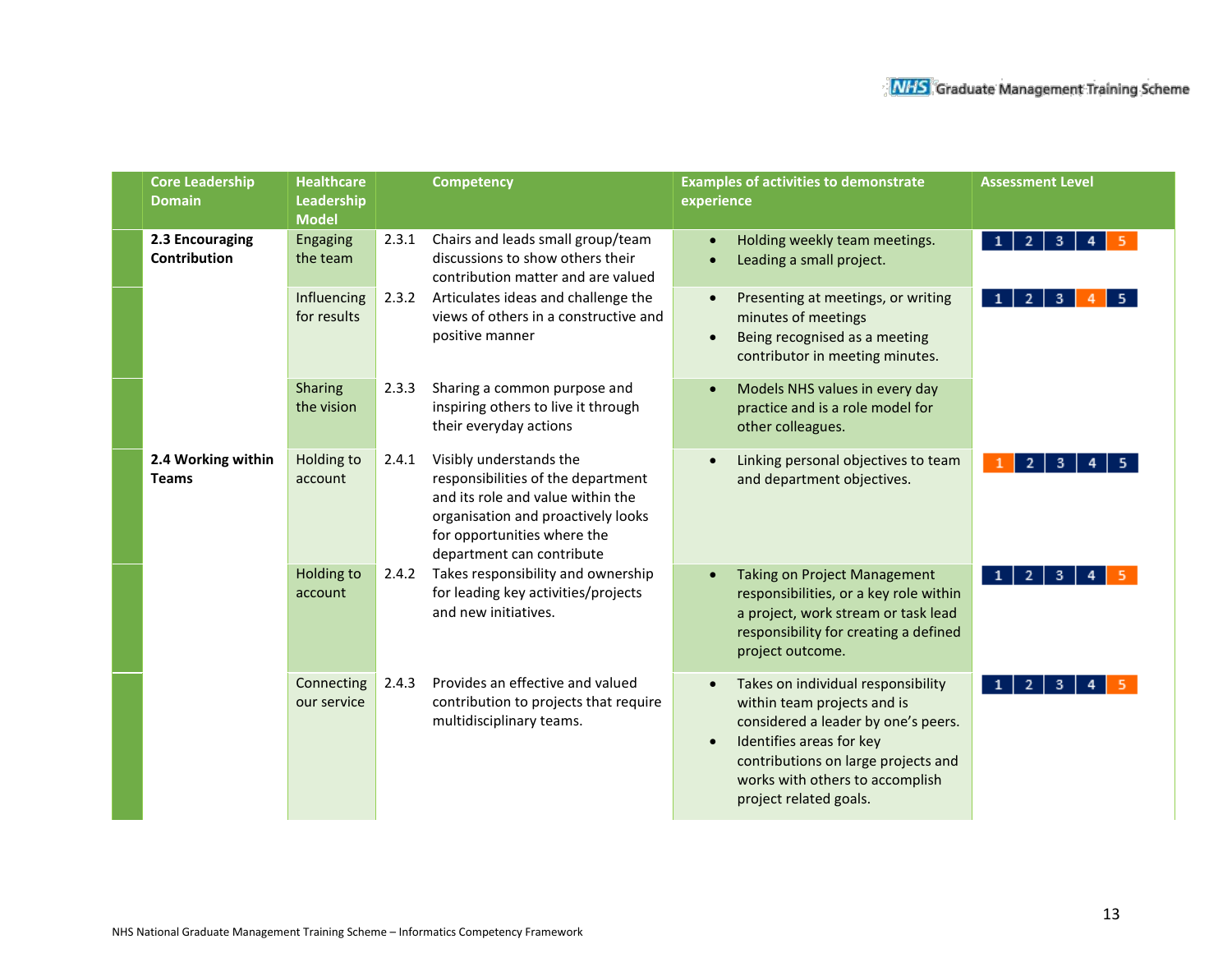|  | Leading<br>with care | 2.4.4 | Behaves in a manner that is<br>empathetic to those around them,<br>despite differences of others.                           | $\bullet$ | Listens to others in team projects,<br>and takes into account other view<br>points and potential information<br>counter to their own views. | $4 \mid 5$ |
|--|----------------------|-------|-----------------------------------------------------------------------------------------------------------------------------|-----------|---------------------------------------------------------------------------------------------------------------------------------------------|------------|
|  | Leading<br>with care | 2.4.5 | Provides and facilitates a safe<br>environment to enable their co-<br>workers and team to perform their<br>job efficiently. | $\bullet$ | Incorporates other's views and<br>opinions in discussions on job<br>related matters and enables others<br>to participate.                   | $4 \mid 5$ |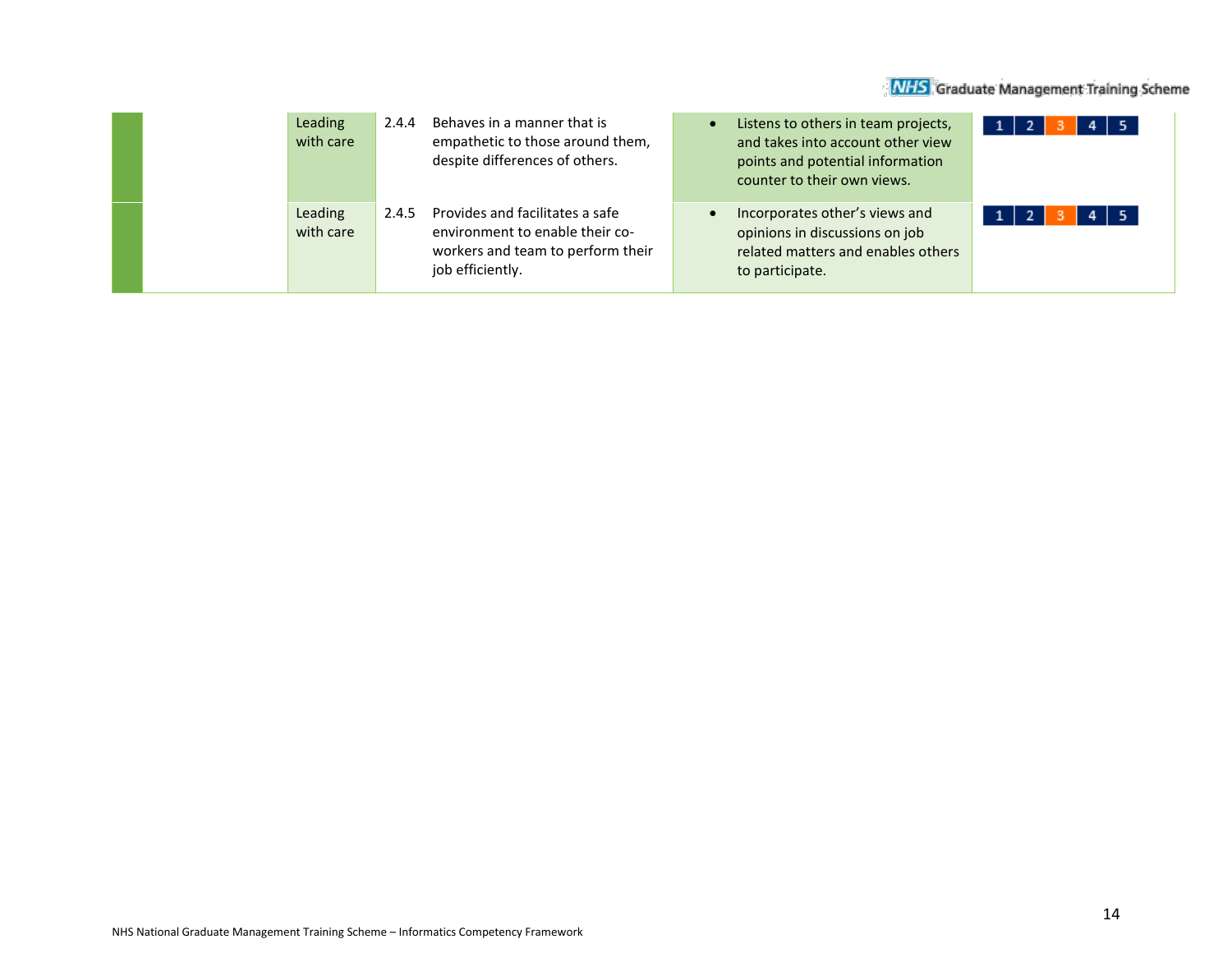| <b>Core Leadership</b><br><b>Domain</b> | <b>Healthcare</b><br>Leadership<br><b>Model</b> | <b>Competency</b> |                                                                                                                                                                                 | <b>Assessment Level</b><br><b>Examples of activities to demonstrate</b><br>experience                                                                                                                                                                                                                        |
|-----------------------------------------|-------------------------------------------------|-------------------|---------------------------------------------------------------------------------------------------------------------------------------------------------------------------------|--------------------------------------------------------------------------------------------------------------------------------------------------------------------------------------------------------------------------------------------------------------------------------------------------------------|
| 3.1 Planning and<br><b>Execution</b>    | Evaluating<br>information                       | 3.1.1             | Is involved in the development of<br>business plans to support<br>operational/organisational change                                                                             | <b>Creating Project Briefing</b><br>$\bullet$<br>$\mathbf{1}$<br>-5.<br>3.<br>4<br>documents, Board Papers for<br>investment proposals,<br>supporting the creation of<br>wider strategic, outline or final<br>business cases for larger<br>change programmes.                                                |
|                                         | Holding to<br>account                           | 3.1.2             | Applies project planning<br>methodologies and uses<br>appropriate tools to support this,<br>ensuring timely execution                                                           | <b>Creating Project Initiation</b><br>-5<br>2<br>1 <sup>1</sup><br>Documents, Project Gantt<br>Charts, or implementation<br>plans or roadmaps.                                                                                                                                                               |
|                                         | Sharing the<br>vision                           | 3.1.3             | Communicates progress and<br>outcomes of key planning<br>stages/milestones to the relevant<br>stakeholders to ensure two-way<br>communication, alignment and<br>timely delivery | Creating project status<br>$\overline{2}$<br>-5.<br>1<br>reports, highlighting reports,<br>and presenting project<br>milestones.<br>Communicating outcomes of<br>risk assessments.<br>Contributing to Board papers<br>seeking authorisation to<br>proceed with project phases,<br>or investment stage gates. |

#### **Section 3. Managing Services**

| <b>Specialist</b> | <b>Leadership</b><br><b>Healthcare</b><br><b>Model</b> |       |                                                                               |                                                                                             |  |
|-------------------|--------------------------------------------------------|-------|-------------------------------------------------------------------------------|---------------------------------------------------------------------------------------------|--|
| 3.1 Planning      | Supporting<br>the vision                               | 3.1.4 | Support the translation of strategic<br>organisational informatics objectives | $3 \mid 4 \mid 5$<br>Translating a number of strategic<br>objectives within own environment |  |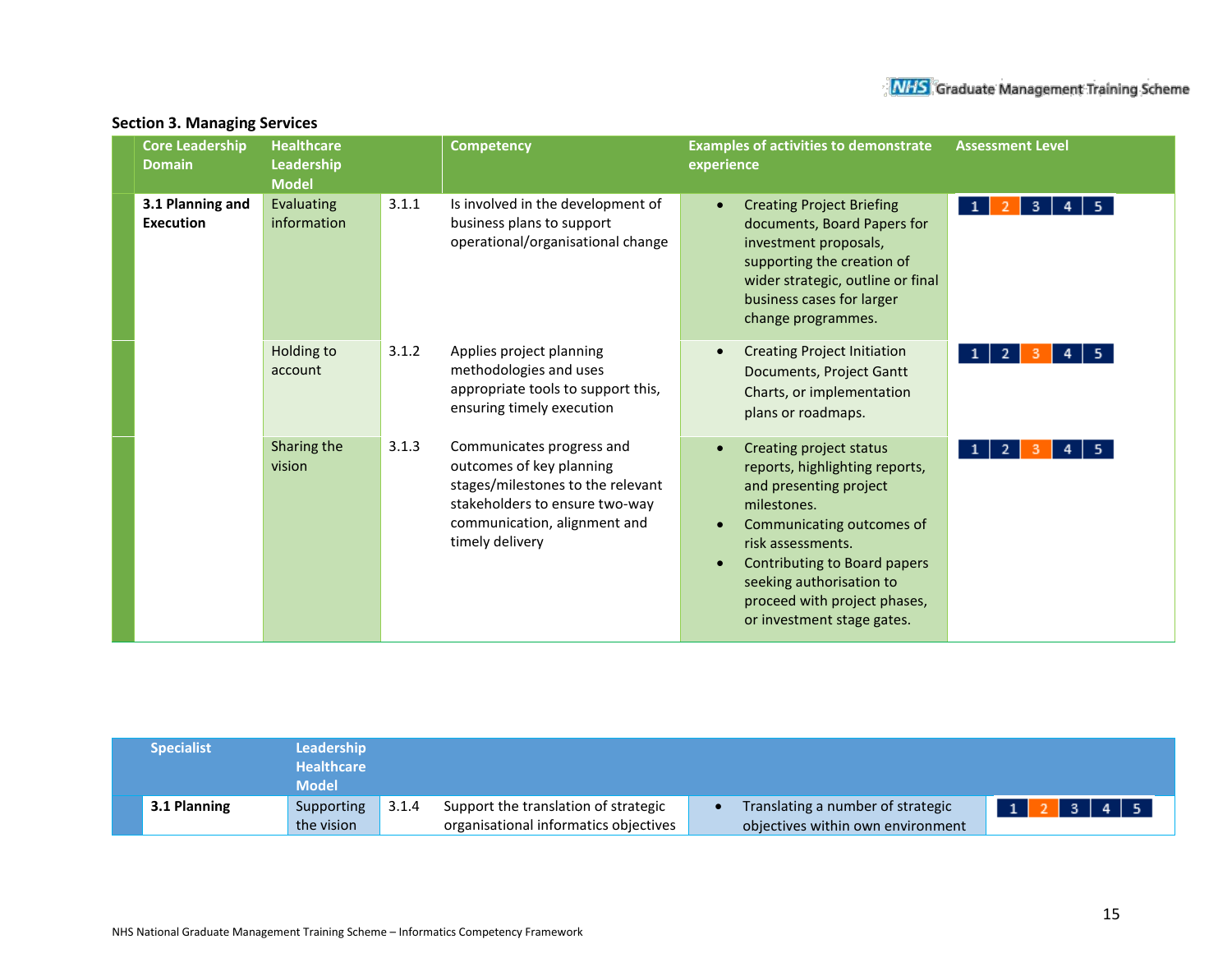|                       |       | into operational plans and monitor<br>these.                            |                        | into practical action plans and<br>ensuring these are successfully<br>executed.                                                                                       |                   |
|-----------------------|-------|-------------------------------------------------------------------------|------------------------|-----------------------------------------------------------------------------------------------------------------------------------------------------------------------|-------------------|
| Holding to<br>account | 3.1.5 | Attempts to learn project<br>management methodologies and<br>processes. | $\bullet$<br>$\bullet$ | Participates in activities that have<br>direct project management<br>responsibilities.<br>Completes a training, education, or<br>certification in project management. | $4 \mid 5$<br>-3. |

| <b>Core Leadership</b><br><b>Domain</b> | <b>Healthcare</b><br><b>Leadership</b><br><b>Model</b> | <b>Competency</b>                                                                                                                                                                                     | <b>Examples of activities to demonstrate</b><br>experience                                                                                                                                                                         | <b>Assessment Level</b> |
|-----------------------------------------|--------------------------------------------------------|-------------------------------------------------------------------------------------------------------------------------------------------------------------------------------------------------------|------------------------------------------------------------------------------------------------------------------------------------------------------------------------------------------------------------------------------------|-------------------------|
| 3.2 Managing<br><b>Resources</b>        | Engaging the<br>team<br>Holding to<br>account          | Takes responsibility for leading a<br>3.2.1<br>team/group to achieve service<br>objectives within a specified<br>timeframe, resource allocation<br>and budget and to the required<br>quality standard | Being exposed to a project, or<br>$\bullet$<br>a sub task within a project,<br>that requires a group effort to<br>create a defined outcome or<br>project deliverable, within<br>time, budget and to expected<br>quality standards. | 1<br>- 2<br>3           |

| <b>Specialist</b>                | <b>Leadership</b><br><b>Healthcare</b><br><b>Model</b> |       |                                                                                                                                              |                                                                                                                                                                                                                                                         |                      |
|----------------------------------|--------------------------------------------------------|-------|----------------------------------------------------------------------------------------------------------------------------------------------|---------------------------------------------------------------------------------------------------------------------------------------------------------------------------------------------------------------------------------------------------------|----------------------|
| 3.2 Managing<br><b>Resources</b> | Evaluating<br>information                              | 3.2.2 | Through experience and knowledge<br>acquisition develops technical<br>analysis skill to query and analyse<br>and interpret data/information. | Developing knowledge that enables<br>to hold informed conversations on<br>using a range of systems to<br>download extracts of data for<br>further analysis into information.<br>Reviewing, combining and managing<br>quantitative and qualitative data. | l 5<br>$\mathcal{F}$ |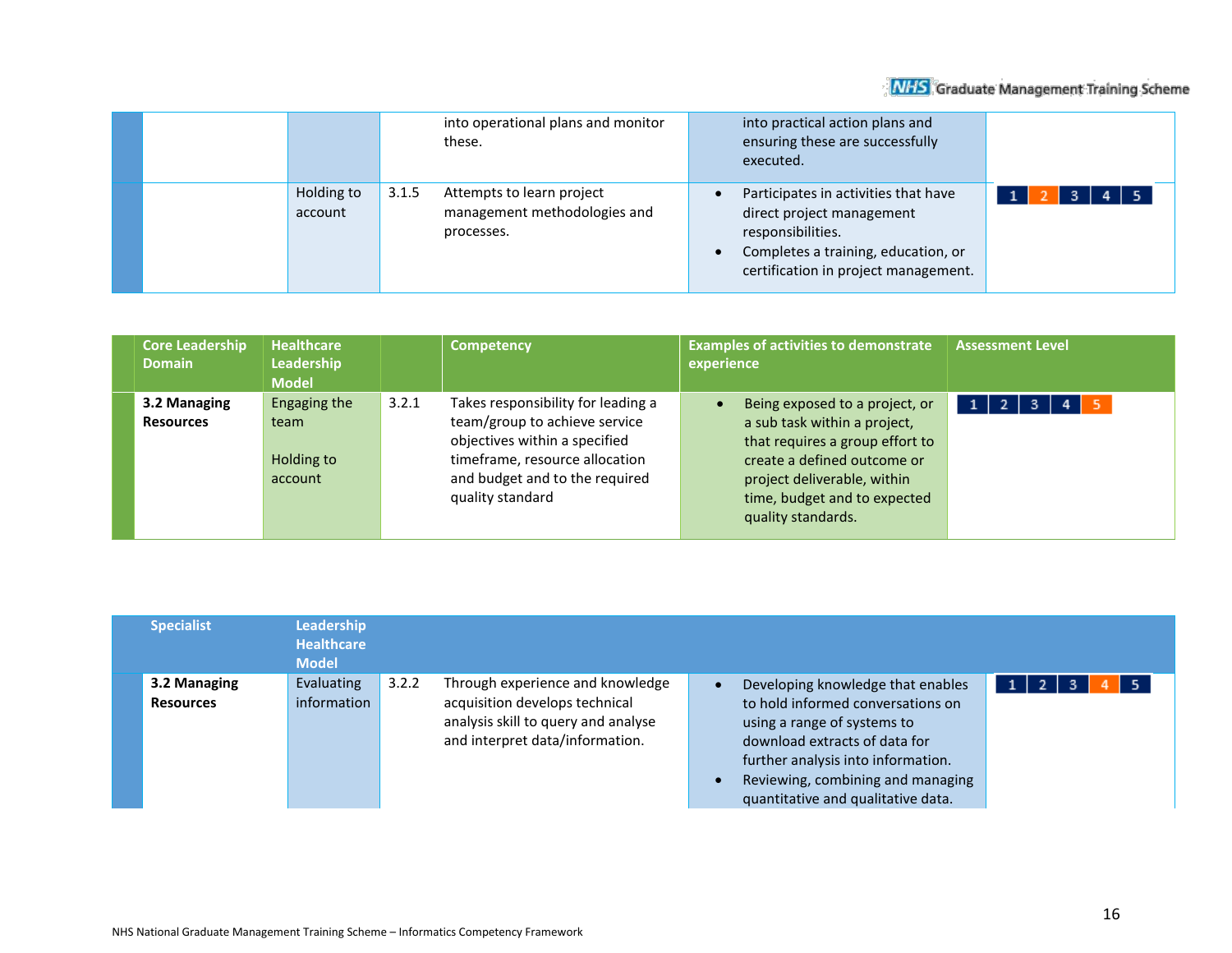|                           |       |                                                                                                                                                                                                                         | Validating data considering<br>reliability, relevance and<br>completeness.<br>Using analysis to support a range of<br>activities, e.g. monitoring use of<br>resources, public health,<br>commissioning, value for money,<br>studies etc. |
|---------------------------|-------|-------------------------------------------------------------------------------------------------------------------------------------------------------------------------------------------------------------------------|------------------------------------------------------------------------------------------------------------------------------------------------------------------------------------------------------------------------------------------|
| Evaluating<br>information | 3.2.3 | Understands and supports<br>information systems and service<br>management.                                                                                                                                              | Defining and testing requirements,<br>the security of IT systems, technical<br>2<br>advice, quality management, and the<br>management of risks.                                                                                          |
| Evaluating<br>information | 3.2.4 | Understands local informatics<br>capability and capacity.                                                                                                                                                               | Becoming familiar with tools to<br>$\bullet$<br>deliver informatics enabled change.<br>Where appropriate, getting involved<br>in Health Informatics Benchmarking<br>club.                                                                |
| Holding to<br>account     | 3.2.5 | Knowledge of organisation's financial<br>duties and targets; including<br>knowledge of budget setting and<br>supports use of financial<br>performance information.                                                      | Through initial core leadership<br>$\bullet$<br>$\overline{2}$<br>3<br>component.<br>Setting up and attending meetings<br>with finance representatives as part<br>of orientation and formal meeting<br>with senior finance staff member. |
| Holding to<br>account     | 3.2.6 | Knowledge of commissioning and<br>contracting processes and how<br>financial funds flow across the NHS,<br>including and knowledge of the<br>funding mechanism including tariffs,<br>incentives to improve performance. | Through initial core leadership<br>component<br>Meetings with finance<br>representatives as part of<br>orientation.<br>Through formal meeting with senior<br>$\bullet$<br>finance staff member.                                          |
| Leading<br>with care      | 3.2.7 | Supports service line management<br>and patient level costing.                                                                                                                                                          | Working with finance colleagues to<br>support service line management to<br>understand how systems and                                                                                                                                   |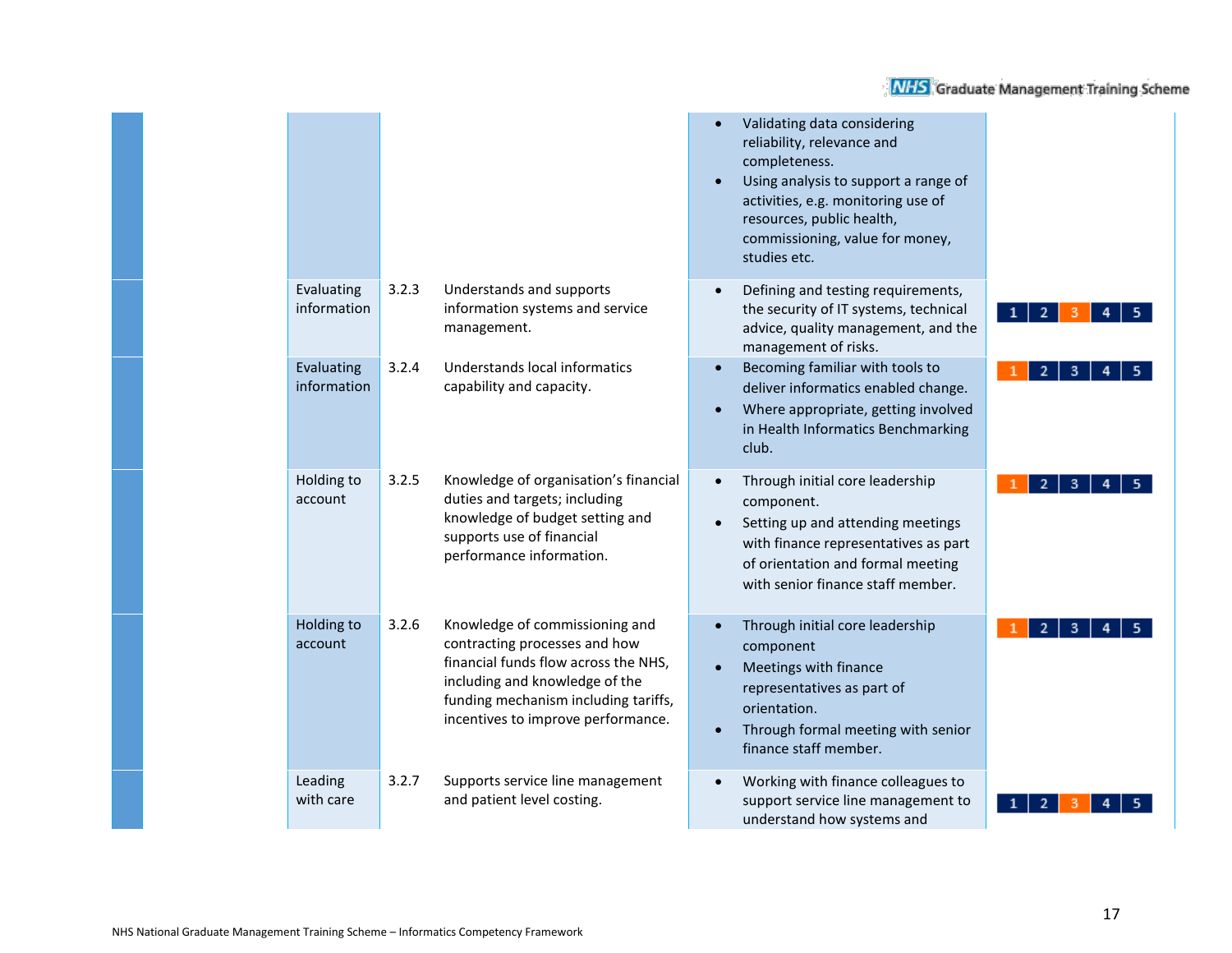|                    |                                                                                                                       | information can be harnessed to<br>support service line reporting and<br>patient level costing.                                                                        |  |
|--------------------|-----------------------------------------------------------------------------------------------------------------------|------------------------------------------------------------------------------------------------------------------------------------------------------------------------|--|
| Evaluating<br>data | 3.2.8<br>Encourages new models, such as<br>self-care model for example, through<br>use of technology and informatics. | Acquiring knowledge/researching<br>opportunities for patient self-care;<br>the model, benefits and downfalls,<br>possible technology to support it<br>and application. |  |

| <b>Core Leadership</b><br><b>Domain</b> | <b>Healthcare</b><br>Leadership<br><b>Model</b> | <b>Competency</b>                                                                                                                                                        | <b>Examples of activities to</b><br>demonstrate experience                                                                                                                                                                                                                          | <b>Assessment Level</b>        |
|-----------------------------------------|-------------------------------------------------|--------------------------------------------------------------------------------------------------------------------------------------------------------------------------|-------------------------------------------------------------------------------------------------------------------------------------------------------------------------------------------------------------------------------------------------------------------------------------|--------------------------------|
| 3.3 Managing<br>People                  | Engaging the<br>team                            | 3.3.1<br>Instructs and manages other team<br>members in particular<br>activities/projects while ensuring<br>appropriate accountabilities and<br>clear goals are in place | Creating verbal or<br>$\bullet$<br>documented task plans for<br>team members/colleagues, or<br>documenting project work<br>packages to define activities<br>and outcomes required.<br>Providing individuals with<br>$\bullet$<br>constructive performance<br>feedback continuously. | -5.<br>1<br>$\mathbf{Z}$<br>-3 |
|                                         | Engaging the<br>team<br>Holding to<br>account   | 3.3.2<br>Motivates team members through<br>clear direction setting,<br>constructive feedback and open<br>dialogue                                                        | Leading team meetings,<br>$\bullet$<br>encouraging contribution<br>during meetings and<br>seeking/providing feedback.                                                                                                                                                               | $1 \mid 2 \mid$<br>-5.<br>-3   |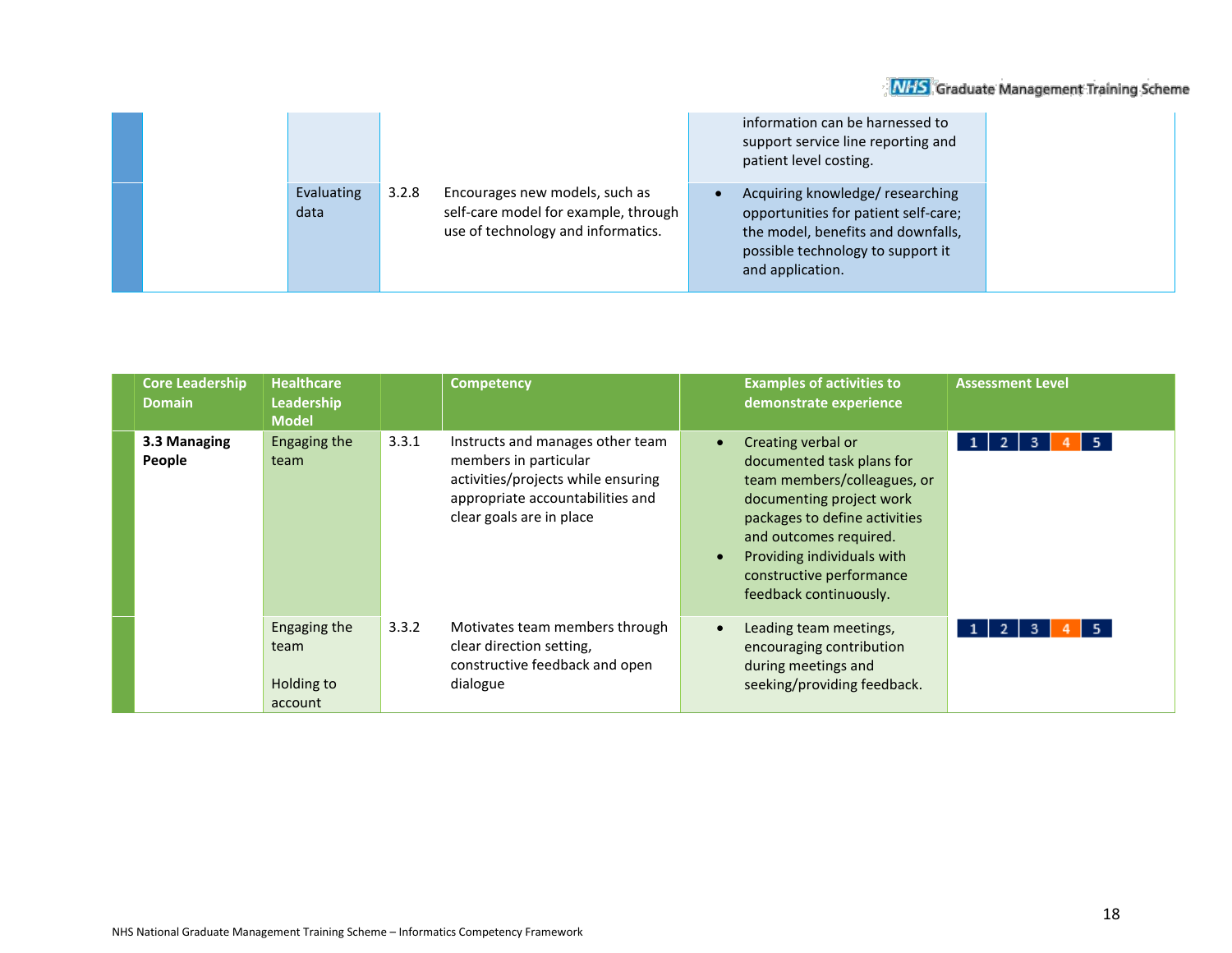| <b>Specialist</b>      | Leadership<br><b>Healthcare</b><br><b>Model</b> |       |                                                                                                                                                                                                                                                                                                                                               |                                                                                                                                                                                                                         |
|------------------------|-------------------------------------------------|-------|-----------------------------------------------------------------------------------------------------------------------------------------------------------------------------------------------------------------------------------------------------------------------------------------------------------------------------------------------|-------------------------------------------------------------------------------------------------------------------------------------------------------------------------------------------------------------------------|
| 3.3 Managing<br>People | Evaluating<br>information                       | 3.3.3 | Understands the basics of<br>employment legislation, NHS staff<br>terms and conditions, staff<br>performance management, statutory<br>requirements relating to pay, pay<br>costs and pay reform, conflict<br>resolution, redundancy and the<br>disciplinary/grievance procedures.<br>Attempts to gain hands on<br>experience managing others. | Through initial core leadership<br>2<br>5.<br>3<br>component.<br>Scheduling and meetings with HR<br>$\bullet$<br>representatives as part of<br>orientation.<br>Attending formal meeting with<br>senior HR staff member. |
|                        | Engaging<br>the team                            | 3.3.4 |                                                                                                                                                                                                                                                                                                                                               | Pursuing opportunities to manage<br>others, being it officially, or as an<br>unofficial leader, on projects, idea<br>creation, process improvement self-<br>driven initiatives or on the job tasks.                     |

| <b>Core Leadership</b><br><b>Domain</b> | <b>Healthcare</b><br>Leadership<br><b>Model</b> | <b>Competency</b>                                                                       | <b>Examples of activities to</b><br>demonstrate experience                                                                                                                                                                                                                                                                      | <b>Assessment Level</b>       |
|-----------------------------------------|-------------------------------------------------|-----------------------------------------------------------------------------------------|---------------------------------------------------------------------------------------------------------------------------------------------------------------------------------------------------------------------------------------------------------------------------------------------------------------------------------|-------------------------------|
| 3.4 Managing<br>performance             | Holding to<br>account                           | 3.4.1<br>Understands the key performance<br>targets for the NHS and the<br>organisation | <b>Reviewing relevant NHS</b><br>$\bullet$<br>documentation to ensure<br>plans are drafted and<br>executed in line with<br>performance targets.<br>Understanding role and<br>$\bullet$<br>performance requirements of<br>external regulatory bodies e.g.<br>NHS Improvement, Care<br><b>Quality Commission, NHS</b><br>England. | $4 \mid 5$<br>$2 \mid 3 \mid$ |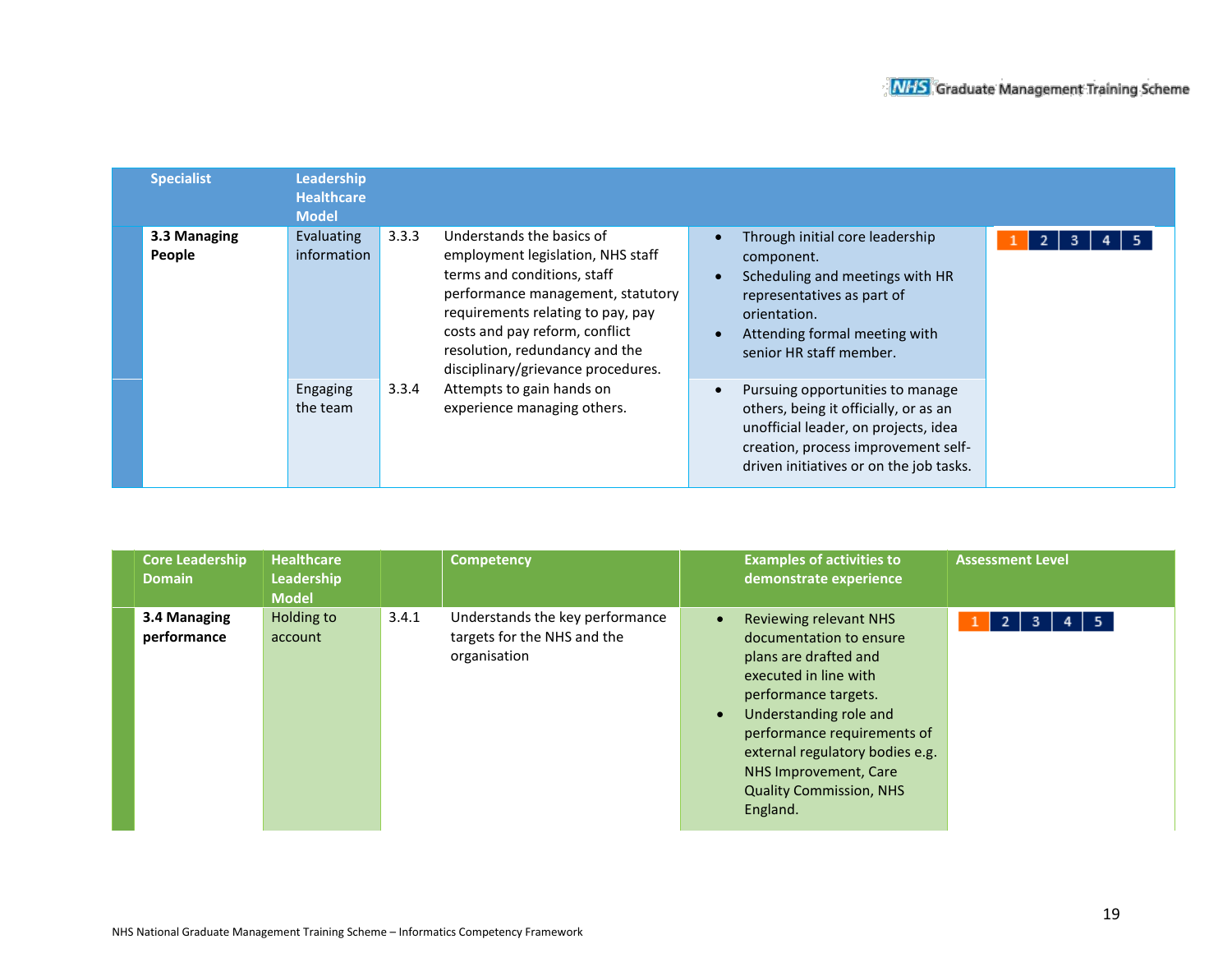| Connecting our<br>service                            | 3.4.2 | Demonstrates knowledge of the<br>organisational systems and<br>processes for corporate, financial,<br>information and clinical<br>governance | $\bullet$<br>$\bullet$<br>$\bullet$<br>$\bullet$ | Possessing good knowledge of<br>the organisation and<br>membership roles of<br>committee structures.<br>Arranging accountabilities.<br>Attendance at strategic<br>meetings, when available.<br>Possessing knowledge of<br>legislation on Data Protection,<br>Freedom of Information Act,<br>patient confidentiality, and<br>any other relevant legislation<br>applicable to your profession.<br>Possessing knowledge of risk<br>management approach. |             |  |
|------------------------------------------------------|-------|----------------------------------------------------------------------------------------------------------------------------------------------|--------------------------------------------------|------------------------------------------------------------------------------------------------------------------------------------------------------------------------------------------------------------------------------------------------------------------------------------------------------------------------------------------------------------------------------------------------------------------------------------------------------|-------------|--|
| Holding to<br>account                                | 3.4.3 | Supports the development and<br>monitoring of key performance<br>indicators at an organisational<br>and/or project level                     | $\bullet$<br>$\bullet$                           | <b>Understanding routine</b><br>analysis of organisational<br>performance against key<br>targets.<br>Defining key outcomes and<br>outputs measures within<br>specific projects, e.g.<br>reduction in readmission<br>rates, patient bed days saved.                                                                                                                                                                                                   | 3           |  |
| Holding to<br>account<br>Inspiring<br>shared purpose | 3.4.4 | Identifies when and what<br>corrective action needs to be<br>taken in order to maintain<br>performance standards for self<br>and others      | $\bullet$<br>$\bullet$<br>$\bullet$<br>$\bullet$ | Developing a corrective action<br>plan to ensure that timescales<br>and project outcomes are still<br>met.<br>Gaining agreement to<br>additional resources.<br>Taking decisive action within<br>projects.<br>Generating innovative ideas<br>how to maintain and improve<br>standards and efficiencies.                                                                                                                                               | 3<br>2<br>1 |  |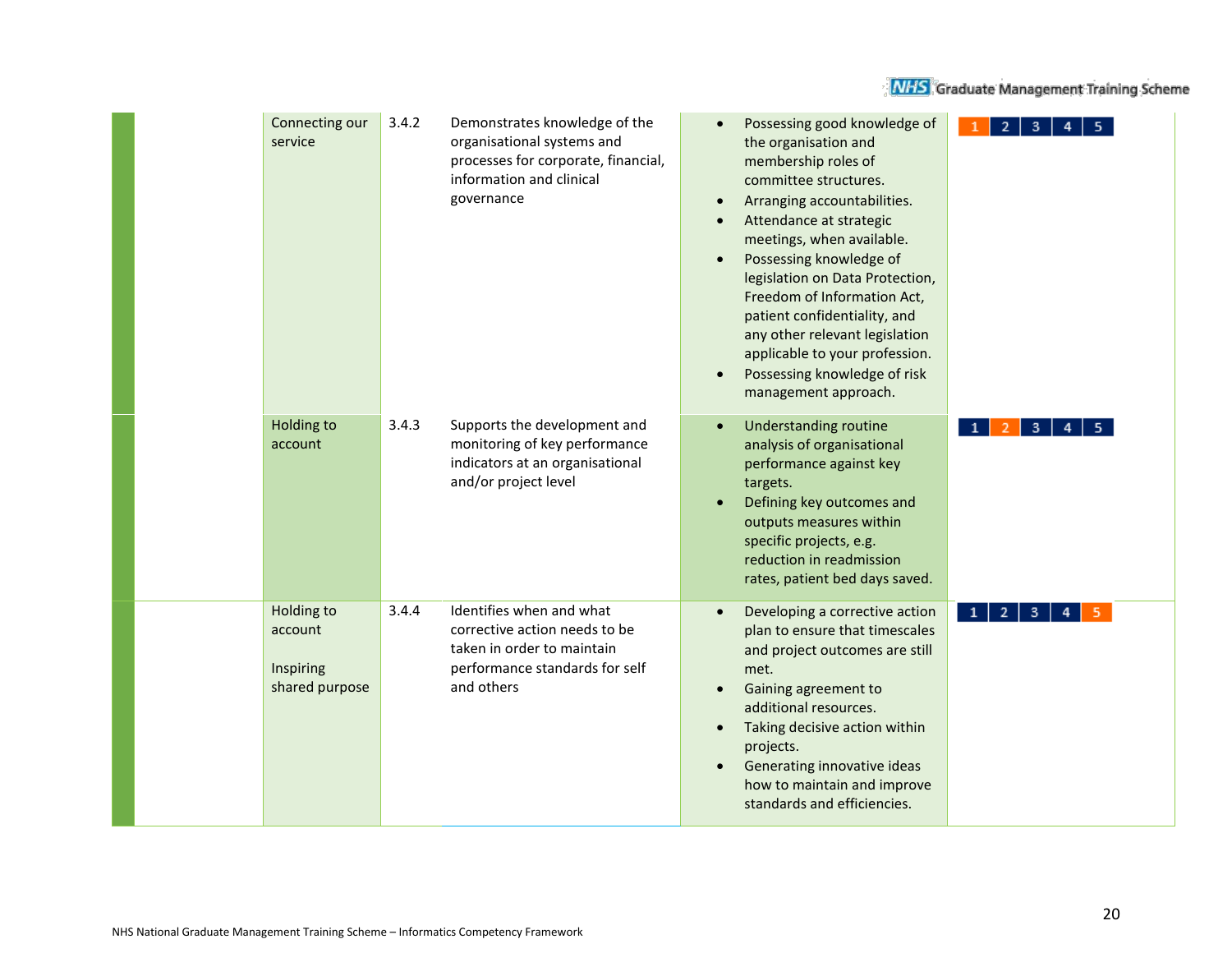| <b>Specialist</b>           | <b>Leadership</b><br><b>Healthcare</b><br><b>Model</b> |       |                                                                                                                                                                                                    |           |                                                                                                                                                                                                                                                                                         |         |
|-----------------------------|--------------------------------------------------------|-------|----------------------------------------------------------------------------------------------------------------------------------------------------------------------------------------------------|-----------|-----------------------------------------------------------------------------------------------------------------------------------------------------------------------------------------------------------------------------------------------------------------------------------------|---------|
| 3.4 Managing<br>Performance | <b>Evaluating</b><br>information                       | 3.4.5 | Knowledge of the NHS and Social<br>Care performance monitoring<br>indicators and the ability to use<br>these.                                                                                      | $\bullet$ | Developing awareness of national<br>outcomes, population health,<br>efficiency and other indicators.<br>Developing awareness of case mix<br>adjustment and other<br>standardisation techniques.                                                                                         | -2<br>1 |
|                             | Evaluating<br>information                              | 3.4.6 | Has detailed knowledge and<br>experience of using different data<br>sources of information to support<br>performance analysis and<br>management, including an<br>understanding of data definitions |           | Developing awareness and using<br>different sources, including:<br>outcomes frameworks; NHS Digital;<br>Information Centre for health and<br>social care; Office for National<br>Statistics; benchmarking systems;<br>patient surveys; Workforce Census;<br>local data warehouses, etc. | 2<br>3  |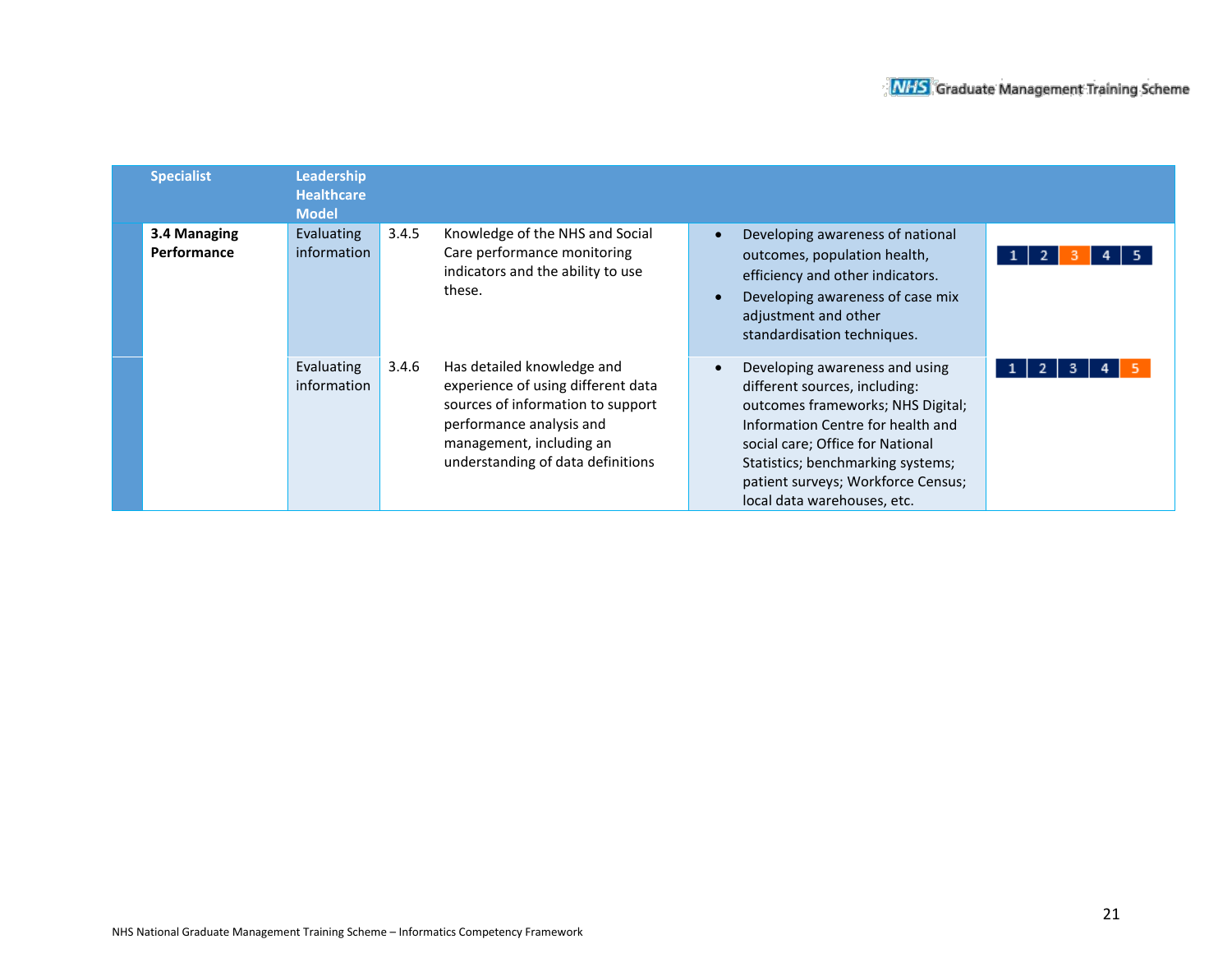| <b>Core Leadership</b><br><b>Domain</b> | <b>Healthcare</b><br>Leadership<br><b>Model</b> |       | <b>Competency</b>                                                                                                                          | <b>Examples of activities to demonstrate</b><br><b>Assessment Level</b><br>experience                                                                                                                                                                                                                                                                                                                                                                             |
|-----------------------------------------|-------------------------------------------------|-------|--------------------------------------------------------------------------------------------------------------------------------------------|-------------------------------------------------------------------------------------------------------------------------------------------------------------------------------------------------------------------------------------------------------------------------------------------------------------------------------------------------------------------------------------------------------------------------------------------------------------------|
| 4.1 Ensuring<br><b>Patient Safety</b>   | Connecting<br>our service                       | 4.1.1 | Demonstrates knowledge of the<br>wider compliance framework for<br>the organisation and the processes<br>for review                        | Understanding the role, remit and<br>$\overline{2}$<br>3<br>requirements of external and/or<br>regulatory bodies, including the<br>Department of Health, external<br>auditors, Monitor NHS Improvement,<br><b>Care Quality Commission, Audit</b><br><b>Commission, NHS Litigation Authority</b><br>and Health & Overview Scrutiny<br>Committee, Healthwatch and Health,<br>NBB.<br>Understanding the different regulatory<br>regimes applicable to organisations. |
|                                         | Evaluating<br>information                       | 4.1.2 | Assesses and monitors the impacts<br>and risks of service<br>developments/changes to patient<br>safety and care and to the<br>organisation | Defining, measuring and interpreting<br>quantitative and qualitative impacts<br>$\overline{2}$<br>and outcomes.<br>Using risk management matrices.                                                                                                                                                                                                                                                                                                                |
|                                         | Evaluating<br><b>Information</b>                | 4.1.3 | Demonstrates involvement in<br>developing risk mitigation<br>strategies and measures to<br>improve and/or maintain patient<br>safety       | Creating/contributing to the<br>development of risk mitigation plans<br>$\overline{2}$<br>-1<br>with relevant stakeholders, and<br>demonstration that mitigation plans<br>are achievable, measurable, and<br>address both the cause and<br>consequence of the risks described.                                                                                                                                                                                    |
|                                         | Connecting<br>our service                       | 4.1.4 | Communicates and works<br>collaboratively to promote<br>continuous quality improvement                                                     | Working collaboratively within<br>multidisciplinary teams to identify or<br>implement improvements to patient<br>care.                                                                                                                                                                                                                                                                                                                                            |

### **Section 4. Improving Services**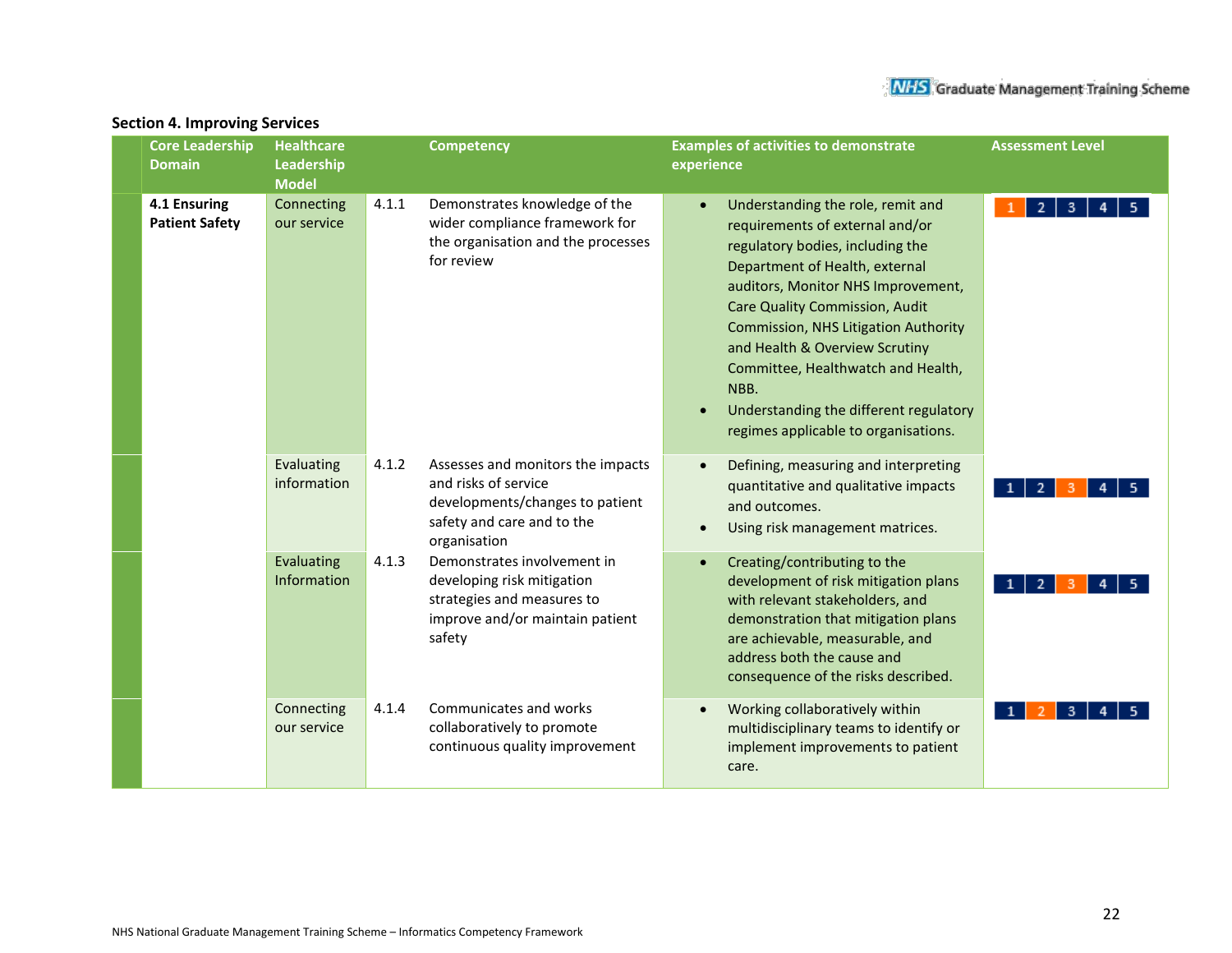| <b>Specialist</b>              | Leadership<br><b>Healthcare</b><br><b>Model</b> |       |                                                                                                                                                        |                                                                                                                                                                                                                                                                                                                                                                                                                                                                                                                                                                                                                                                                       |
|--------------------------------|-------------------------------------------------|-------|--------------------------------------------------------------------------------------------------------------------------------------------------------|-----------------------------------------------------------------------------------------------------------------------------------------------------------------------------------------------------------------------------------------------------------------------------------------------------------------------------------------------------------------------------------------------------------------------------------------------------------------------------------------------------------------------------------------------------------------------------------------------------------------------------------------------------------------------|
| 4.1 Ensuring Patient<br>Safety | Holding to<br>account                           | 4.1.5 | Clearly understands and supports<br>compliance with information<br>governance standards.                                                               | Supporting compliance with<br>$\vert$ 2 $\vert$<br>$\mathbf{3}$<br>1 <sup>1</sup><br>5<br>$\bullet$<br>information governance, e.g. the<br><b>Information Governance</b><br>Assurance.<br>Framework, Freedom of<br>Information Act, Data Protection<br>Act, Patient Confidentiality etc.<br>Gaining knowledge of the roles<br>supporting compliance within<br>information governance, e.g. the<br>Senior Information Risk Owner.<br>Where relevant, supporting<br>compliance with Information<br>Sharing protocols.<br>Acquiring knowledge of<br>professional codes of ethics, e.g.<br>NHS Code of Conduct, British<br><b>Computer Society Code of Ethics</b><br>etc. |
|                                | Evaluating<br>information                       | 4.1.6 | Demonstrates familiarity with<br>clinical coding systems and<br>processes and an understanding of<br>their importance in clinical audit<br>programmes. | Familiarisation with the work of<br>the clinical coding department.<br>2 <sup>1</sup><br>1<br>Getting familiar with coding<br>$\bullet$<br>systems, including OPCS, ICD-10,<br>HRGs etc.<br>Understanding of why accurate<br>clinical coding is important for                                                                                                                                                                                                                                                                                                                                                                                                         |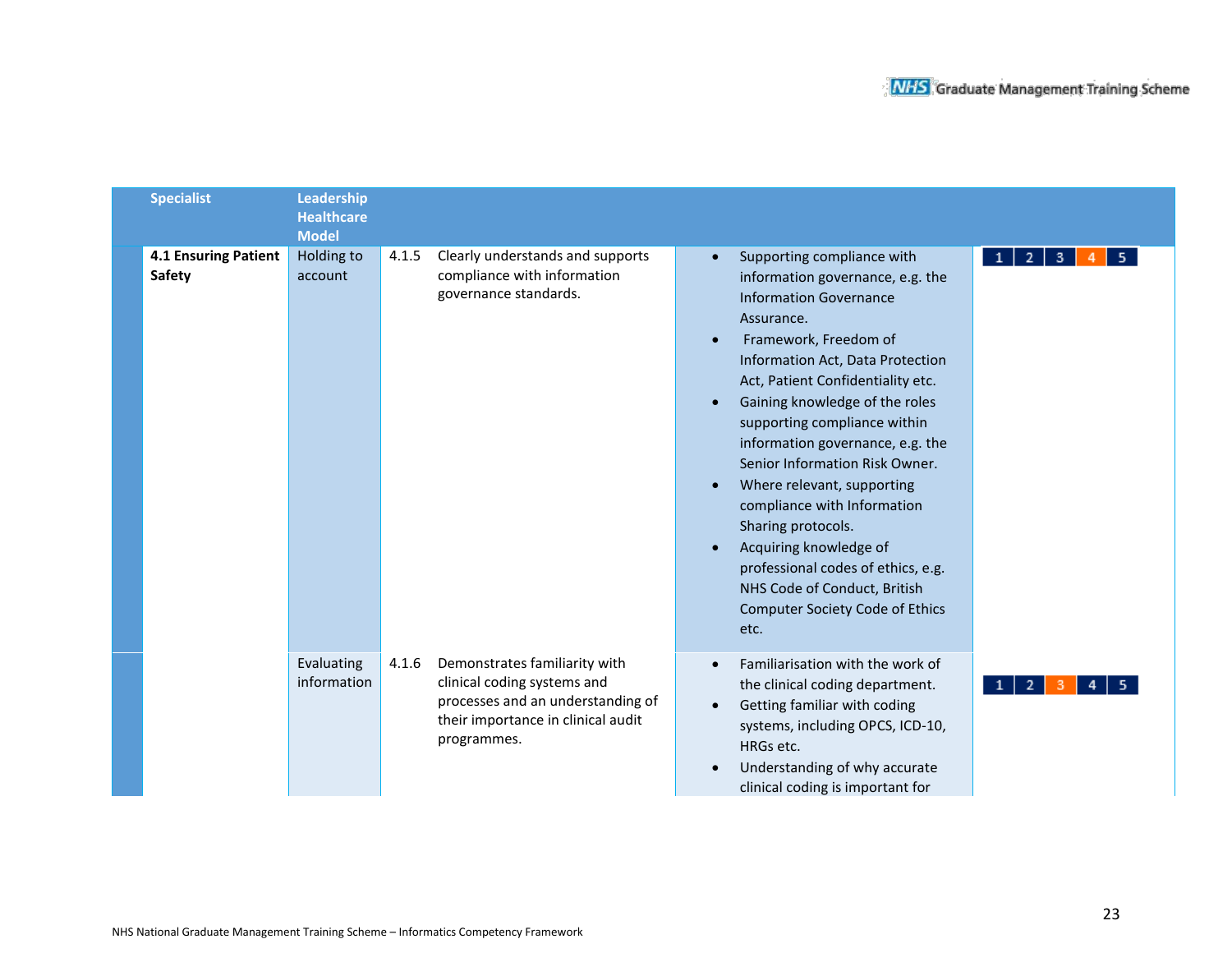|                                |                                                                                                                                                                                   | patient safety, data quality and<br>reimbursement.                                                                                                            |  |
|--------------------------------|-----------------------------------------------------------------------------------------------------------------------------------------------------------------------------------|---------------------------------------------------------------------------------------------------------------------------------------------------------------|--|
| Inspiring<br>shared<br>purpose | Knowledge and experience of the<br>4.1.7<br>data quality agenda and the actions<br>to address risks, where possible, to<br>improve the quality of care and<br>safety of patients. | Being involved in the data quality<br>audit process; recommending and<br>monitoring improvement actions.<br>Leading a section of the data<br>quality toolkit. |  |

| <b>Core Leadership</b><br><b>Domain</b> | <b>Healthcare</b><br>Leadership<br><b>Model</b> | <b>Competency</b>                                                                                                                                                                                | <b>Examples of activities to demonstrate</b><br><b>Assessment Level</b><br>experience                                                                                                                                                                                                                                       |
|-----------------------------------------|-------------------------------------------------|--------------------------------------------------------------------------------------------------------------------------------------------------------------------------------------------------|-----------------------------------------------------------------------------------------------------------------------------------------------------------------------------------------------------------------------------------------------------------------------------------------------------------------------------|
| 4.2 Critically<br>Evaluating            | Evaluating<br>information                       | 4.2.1<br>Establishes an evaluation<br>framework and programmes to<br>support the monitoring of<br>outcomes from service<br>developments, including<br>assessments of the Return on<br>Investment | Demonstrating the ability to set the<br>parameters for undertaking an<br>$\sqrt{5}$<br>1 <sup>1</sup><br>evaluation, including economic, of<br>planned changes to services, including<br>e.g. setting the baseline, defining the<br>measures, defining the data sources,<br>capturing the data and measuring the<br>impact. |

| <b>Specialist</b>            | Leadership<br><b>Healthcare</b><br><b>Model</b> |       |                                                                                                                                                              |                                                                                                                                                  |      |
|------------------------------|-------------------------------------------------|-------|--------------------------------------------------------------------------------------------------------------------------------------------------------------|--------------------------------------------------------------------------------------------------------------------------------------------------|------|
| 4.2 Critically<br>Evaluating | Holding to<br>account                           | 4.2.2 | Knowledge and use of patient<br>related outcome and experience<br>measures and other performance<br>quality metrics to support the<br>commissioning process. | Assessing either from a<br>commissioning or provider<br>perspective, compliance against<br>patient outcome and experience<br>measures and CQUIN. | $-5$ |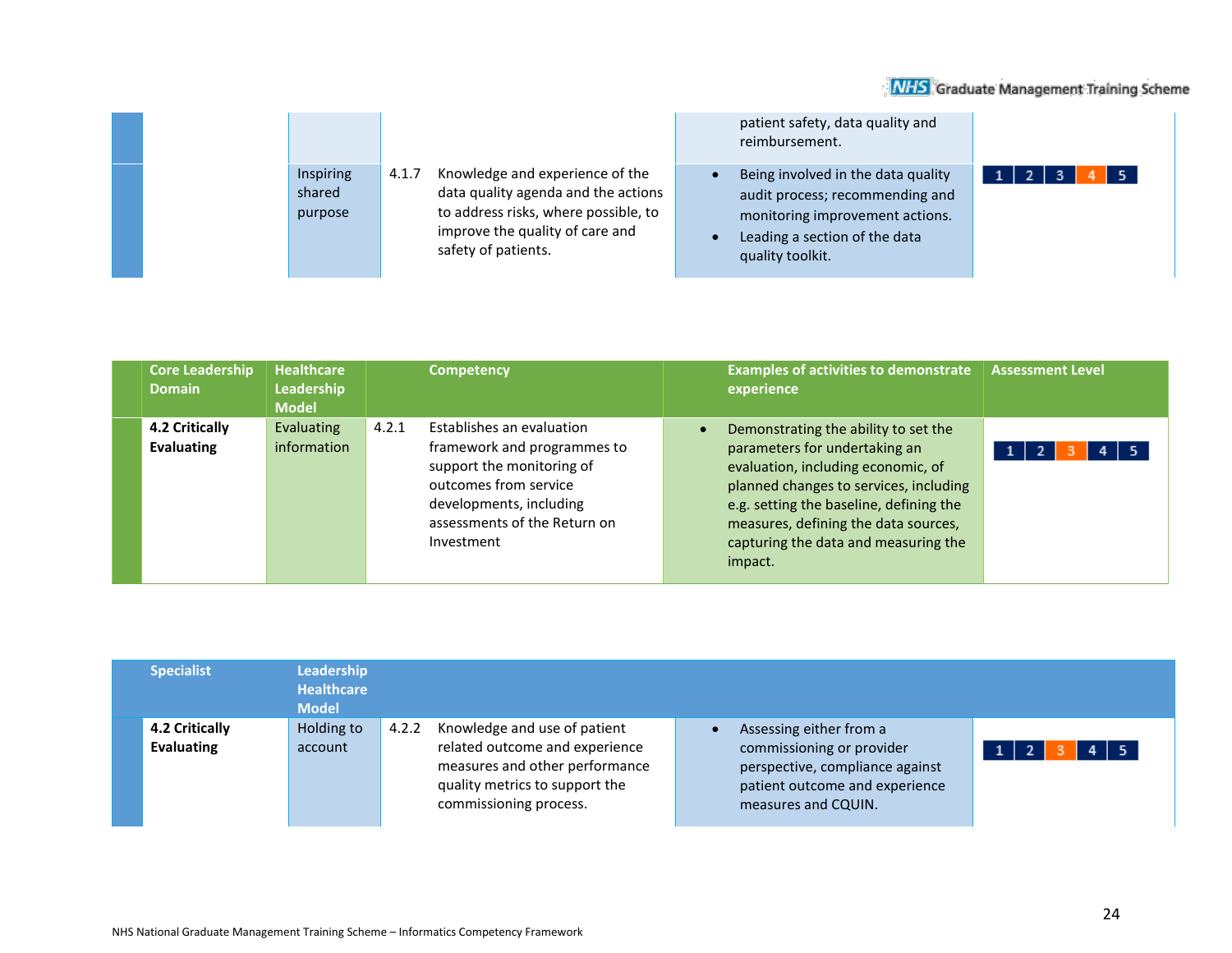|  | Holding to<br>account     | 4.2.3 | Experience of supporting a benefits<br>realisation programme as part of a<br>project evaluation process.                   | Getting exposure to benefits<br>realisation programme and how it<br>works.                                                   |  |
|--|---------------------------|-------|----------------------------------------------------------------------------------------------------------------------------|------------------------------------------------------------------------------------------------------------------------------|--|
|  | Evaluating<br>information | 4.2.4 | Involvement in developing and<br>maintaining benchmarking of<br>service activity, quality, efficiency<br>and productivity. | Being involved in and where<br>possible contributing to improving<br>the quality of benching marking of<br>service activity. |  |

| <b>Core Leadership</b><br><b>Domain</b>           | <b>Healthcare</b><br>Leadership<br><b>Model</b> | <b>Competency</b>                                                                                                                                                 | <b>Examples of activities to demonstrate</b><br>experience                                                                                                                           | <b>Assessment Level</b>  |
|---------------------------------------------------|-------------------------------------------------|-------------------------------------------------------------------------------------------------------------------------------------------------------------------|--------------------------------------------------------------------------------------------------------------------------------------------------------------------------------------|--------------------------|
| 4.3 Developing<br>new and<br>creative<br>concepts | <b>Evaluating</b><br>information                | 4.3.1<br>Reviews and critically appraises the<br>activities within the department<br>and suggests new ways of working                                             | Documenting ideas raised or<br>suggested as part of regular one to<br>one meetings with line manager, or<br>from minutes of team/departmental<br>meetings.<br>Sharing best practice. |                          |
|                                                   | Engaging the<br>team                            | 4.3.2<br>Plays an active role within a team<br>on a service development/change<br>management project                                                              | Participating in project management<br>meetings and taking on deliverables<br>that lead to improvements/ changes in<br>services.                                                     | $\mathbf{2}$<br>-3<br>-1 |
|                                                   | Evaluating<br>information                       | Thinks creatively and is able to<br>4.3.3<br>solve complex problems or<br>scenarios                                                                               | Proactively getting involved in creating<br>solutions to tackle different scenarios<br>to ensure efficiency and quality<br>patient care.                                             | $\mathbf{0}$<br>2        |
| 4.4 Facilitating<br><b>Transformation</b>         | Sharing the<br>vision                           | 4.4.1<br>Has effective report writing and<br>presentation skills of data and<br>information to support the case for<br>change and to influence decision<br>making | Contributing to or supporting with<br>Board Papers, meeting papers and<br>presentations, and minutes where<br>effective presentation has occurred.                                   | 2<br>3                   |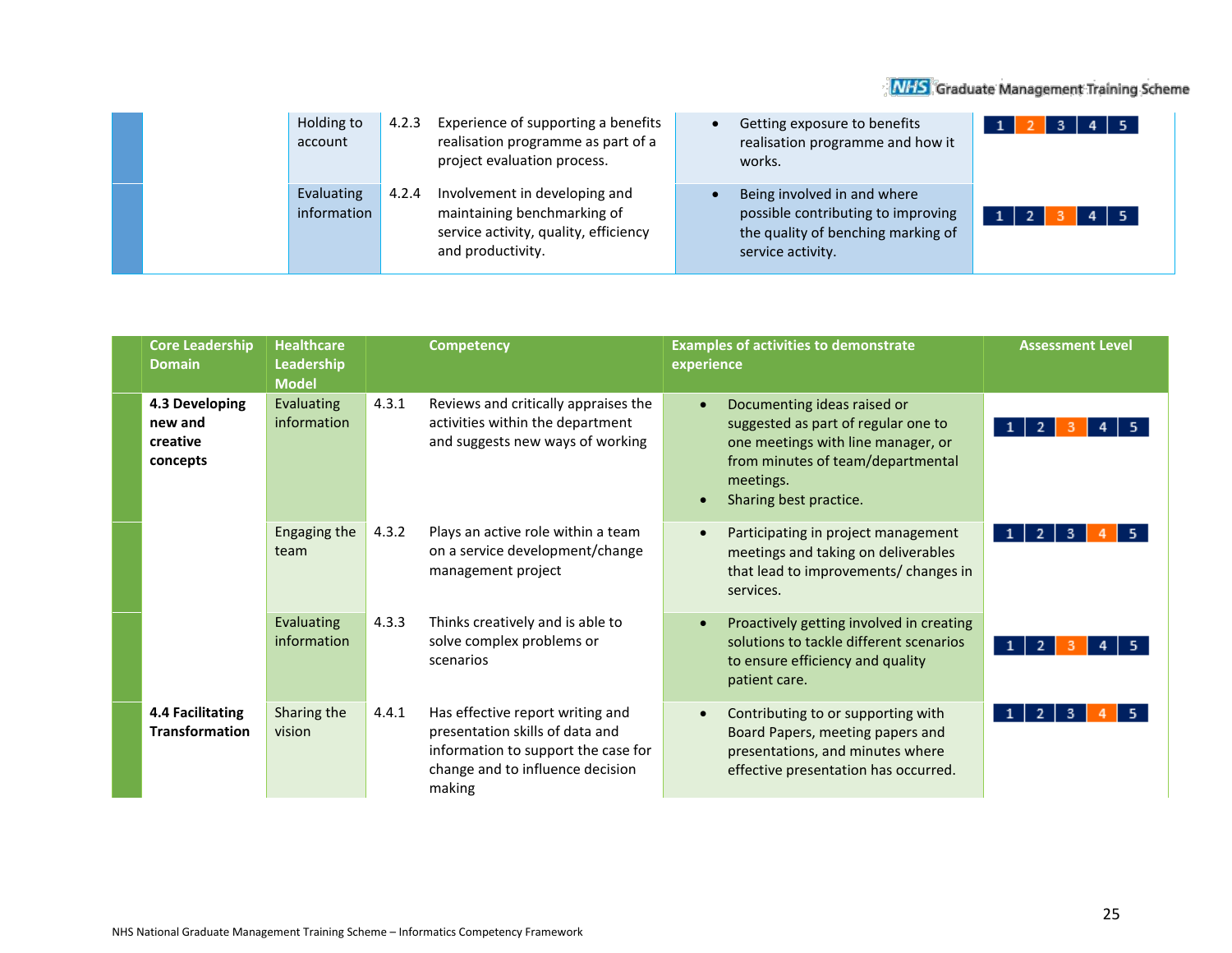| Connecting<br>our service | 4.4.2<br>Has experience of supporting the<br>implementation of a change<br>management process/project                                    | Taking on a task of Project<br>documentation and post-<br>implementation review, detailing the<br>role of the individual, and the<br>outcomes achieved with the project.                                                                                                   |  |
|---------------------------|------------------------------------------------------------------------------------------------------------------------------------------|----------------------------------------------------------------------------------------------------------------------------------------------------------------------------------------------------------------------------------------------------------------------------|--|
| Leading with<br>care      | Provides positive actions to push<br>4.4.3<br>leaders and those above them to<br>take responsibility for the<br>wellbeing of their team. | Engages stakeholder and more senior<br>members of the team to evaluate<br>decisions they make and the effect it<br>has on individual's health and<br>wellness.<br>Pushes back on senior members of the<br>team if decisions are counter to well-<br>being within the team. |  |

| <b>Specialist</b>                                | Leadership<br><b>Healthcare</b><br><b>Model</b> |       |                                                                                                                                                                                             |                        |                                                                                                                                                                                                                                            |                                      |
|--------------------------------------------------|-------------------------------------------------|-------|---------------------------------------------------------------------------------------------------------------------------------------------------------------------------------------------|------------------------|--------------------------------------------------------------------------------------------------------------------------------------------------------------------------------------------------------------------------------------------|--------------------------------------|
| <b>4.4 Facilitating</b><br><b>Transformation</b> | Developing<br>capability                        | 4.4.3 | Uses information analysis to inform<br>service transformation and cost<br>improvement activities, including<br>the development of models and<br>simulations of the impacts and<br>outcomes. | $\bullet$              | Using business intelligence to<br>support cost and quality<br>improvements or service<br>transformation work streams.                                                                                                                      | 3<br>$\overline{2}$<br>1<br>4        |
|                                                  | Developing<br>capability                        | 4.4.4 | Facilitates operational service<br>transformation through information<br>and IT systems, and informatics<br>developments.                                                                   | $\bullet$<br>$\bullet$ | Gaining experience in using wide<br>range of information systems and<br>understand their role in healthcare<br>delivery e.g. SUS, PAS, Choose and<br>book etc.<br>Evaluating and making<br>recommendations to improve<br>existing systems. | $\mathbf{A}$<br>1 <sup>1</sup><br>-5 |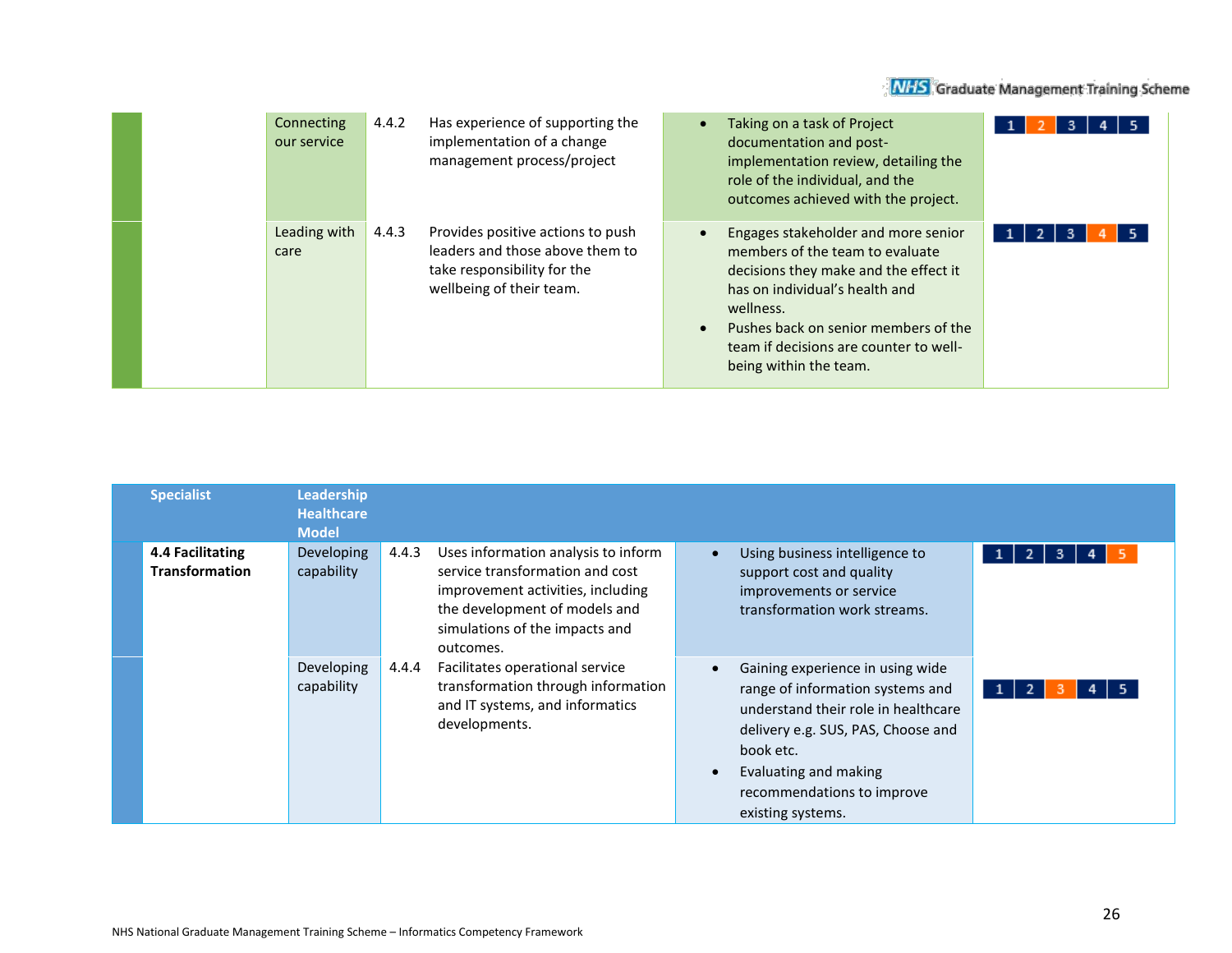|  | Keeping awareness of new system<br>developments and new<br>technological developments. |  |
|--|----------------------------------------------------------------------------------------|--|
|  |                                                                                        |  |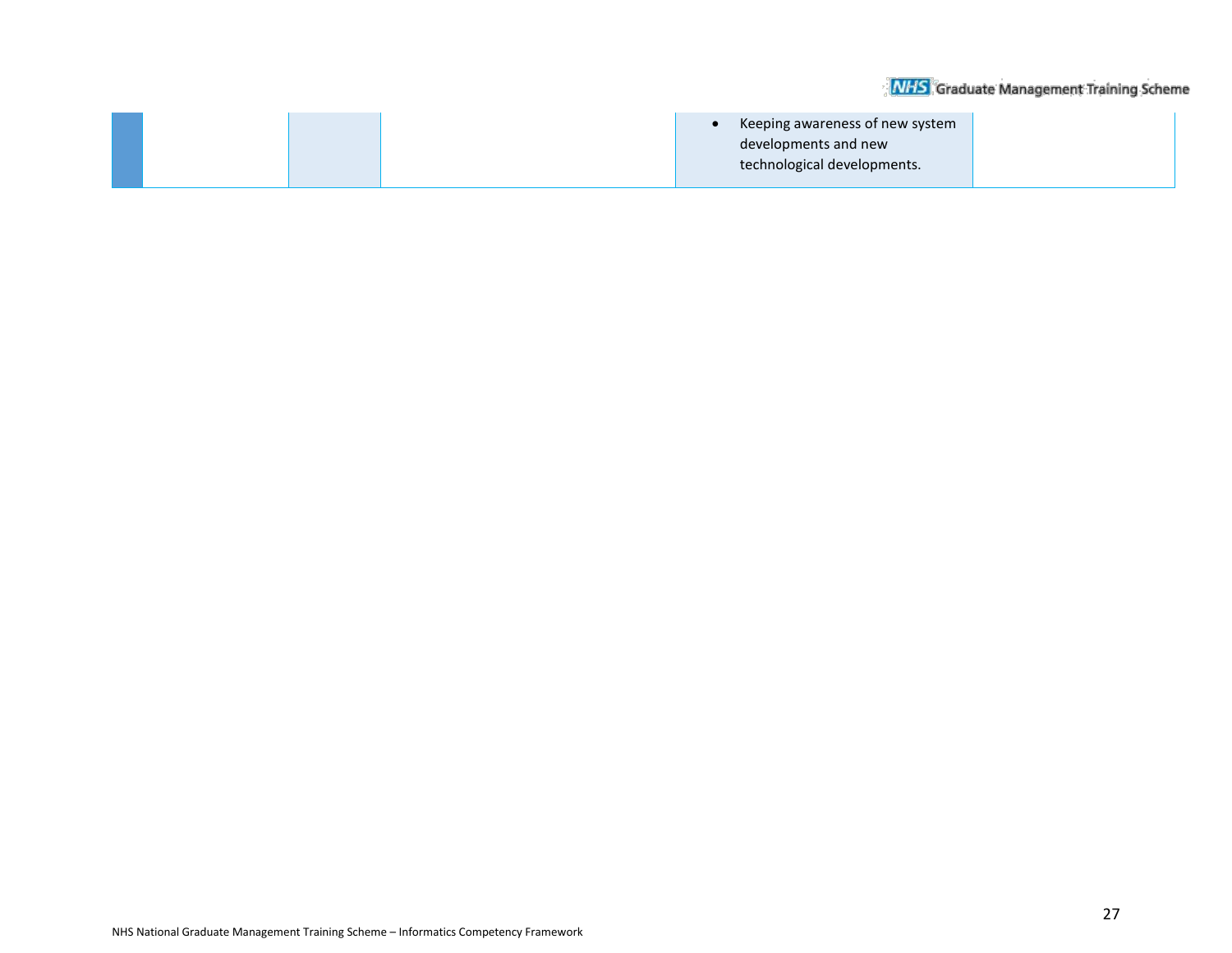## **Section 5. Setting Direction**

| <b>Core Leadership</b><br><b>Domain</b>    | <b>Healthcare</b><br>Leadership<br><b>Model</b> |       | <b>Competency</b>                                                                                                                                                                                   | <b>Examples of activities to demonstrate</b><br>experience                                                                    | <b>Assessment Level</b>   |
|--------------------------------------------|-------------------------------------------------|-------|-----------------------------------------------------------------------------------------------------------------------------------------------------------------------------------------------------|-------------------------------------------------------------------------------------------------------------------------------|---------------------------|
| 5.1 Identify the<br>contexts for<br>change | Sharing the<br>vision                           | 5.1.1 | Demonstrates knowledge and<br>understanding of key strategic policy<br>documents informing the national<br>direction of travel e.g. Health and<br>Social Care Bill, NHS Operating<br>Framework etc. | Familiarising yourself with the<br>$\bullet$<br>relevant policy documents and<br>applying the insights into everyday<br>work. | $\overline{2}$<br>-5      |
|                                            | Sharing the<br>vision                           | 5.1.2 | Demonstrates knowledge and<br>understanding of the system reform<br>agenda, including new organisational<br>forms and their governance and<br>accountability frameworks                             | Assessing and reading the relevant<br>$\bullet$<br>documentation to stay informed.                                            | $\overline{2}$<br>5<br>-3 |

| <b>Specialist</b>                                    | Leadership<br><b>Healthcare</b><br><b>Model</b> |       |                                                                                                                                                                                                         |                                                                                                                            |                 |
|------------------------------------------------------|-------------------------------------------------|-------|---------------------------------------------------------------------------------------------------------------------------------------------------------------------------------------------------------|----------------------------------------------------------------------------------------------------------------------------|-----------------|
| 5.1 Identifying the<br><b>Contexts for</b><br>Change | Holding to<br>account                           | 5.1.3 | Knowledge and understanding of<br>the national information and<br>technology strategies.                                                                                                                | Understanding of the NHS<br>information and Technology<br>strategies.                                                      | -5              |
|                                                      | Connecting<br>our<br>services                   | 5.1.4 | Knowledge and understanding of<br>the local information and<br>technology strategies, how these<br>relate to national policy and how<br>this translates into local actions and<br>service developments. | Understanding how local<br>informatics developments can<br>support patient choice and<br>encourage shared decision making. | - 5<br>з<br>4 I |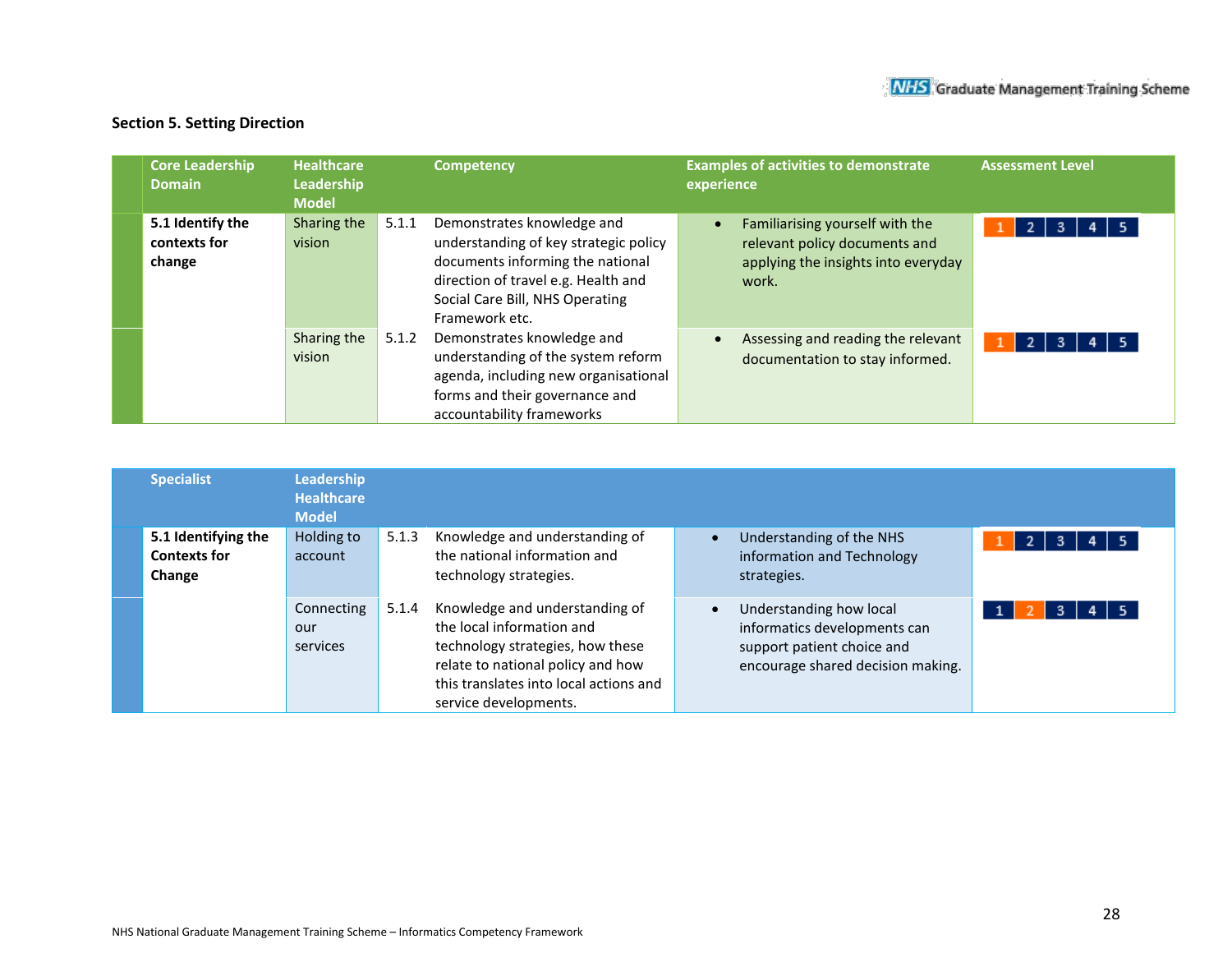| <b>Core Leadership</b><br><b>Domain</b>   | <b>Healthcare</b><br>Leadership<br><b>Model</b> | <b>Competency</b>                 |                                                                                                      |                                     | <b>Examples of activities to</b><br>demonstrate experience                                                                                                                                                                                                                                                                                                                 | <b>Assessment Level</b> |
|-------------------------------------------|-------------------------------------------------|-----------------------------------|------------------------------------------------------------------------------------------------------|-------------------------------------|----------------------------------------------------------------------------------------------------------------------------------------------------------------------------------------------------------------------------------------------------------------------------------------------------------------------------------------------------------------------------|-------------------------|
| 5.2 Applying<br>Knowledge and<br>Evidence | <b>Inspiring</b><br>shared<br>purpose           | 5.2.1<br>strategies and plans     | Questions and challenges the<br>assumptions and evidence base<br>underpinning the national and local | $\bullet$                           | Understanding the national and<br>local plans in order to have<br>informed discussions and give<br>sound opinions based on evidence<br>and insights.                                                                                                                                                                                                                       |                         |
|                                           | Evaluating<br>information                       | 5.2.2<br>information and evidence | Supports the development of service<br>transformation through the use of                             | $\bullet$<br>$\bullet$<br>$\bullet$ | Using of benchmarks and data to<br>understand opportunities for<br>improvements.<br>Reviewing and incorporating<br>evidence-based feedback from<br>case studies into own work<br>environment.<br>Working with information and<br>finance departments to gain an<br>evidence base to support change.<br>Conducting wider reading e.g. HSJ,<br>profession specific magazines |                         |

| <b>Specialist</b>                         | Leadership<br><b>Healthcare</b><br><b>Model</b> |                                                                                                  |                                                                                                                                                                   |                                                      |
|-------------------------------------------|-------------------------------------------------|--------------------------------------------------------------------------------------------------|-------------------------------------------------------------------------------------------------------------------------------------------------------------------|------------------------------------------------------|
| 5.2 Applying<br>Knowledge and<br>Evidence | Influencing<br>for results                      | Use of the relevant processes and<br>5.2.3<br>tools for analysing and presenting<br>information. | Gaining awareness of statistical<br>methods for analysing variation,<br>e.g. funnel plots/statistical process<br>control, regression and confidence<br>intervals. | $4 \mid 5$<br>1 <sup>1</sup><br>-3<br>$\overline{2}$ |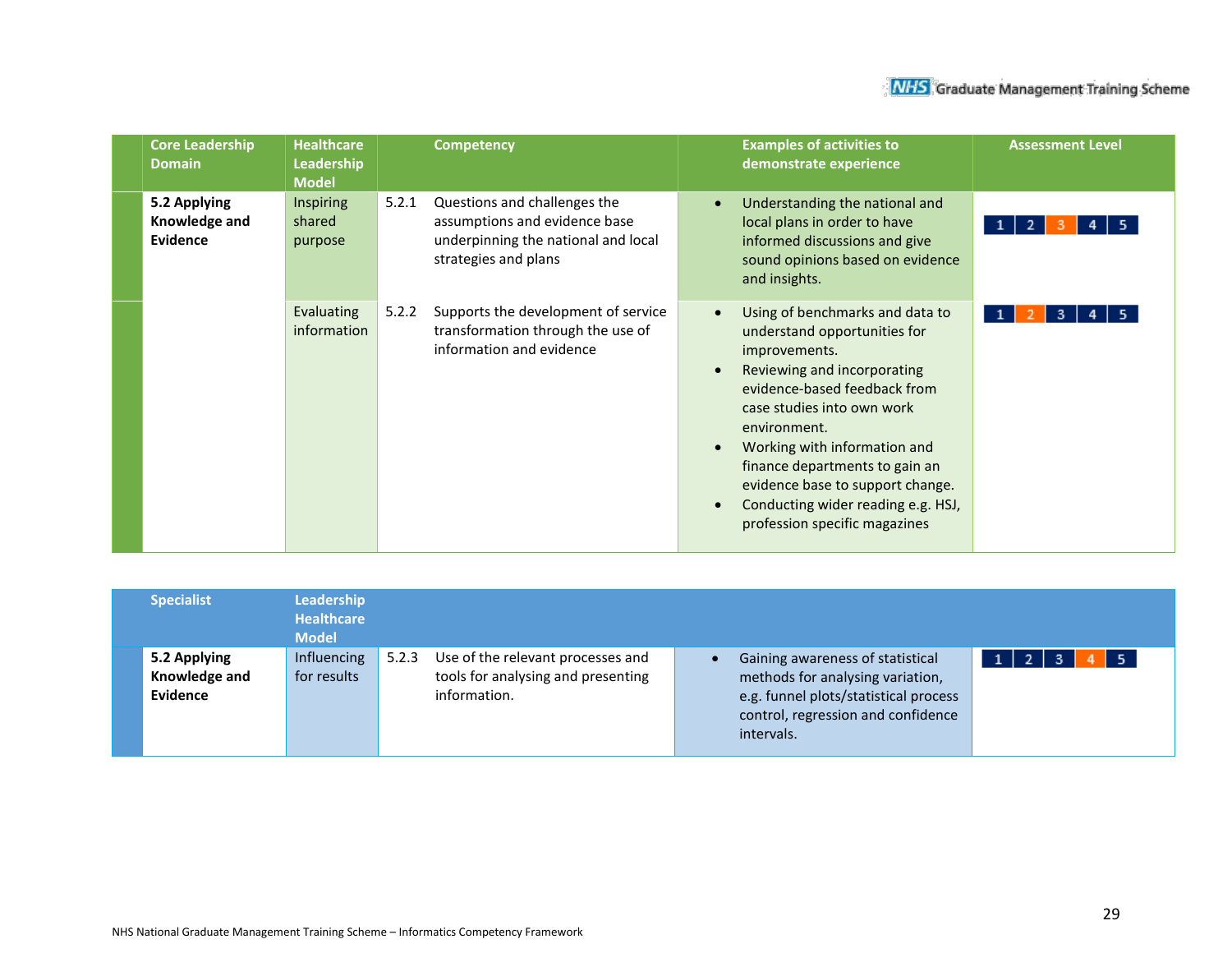| <b>Core Leadership</b><br>Domain <b>\</b> | <b>Healthcare</b><br>Leadership<br><b>Model</b> | <b>Competency</b>                                                                                            | <b>Examples of activities to</b><br>demonstrate experience                                                               | <b>Assessment Level</b> |
|-------------------------------------------|-------------------------------------------------|--------------------------------------------------------------------------------------------------------------|--------------------------------------------------------------------------------------------------------------------------|-------------------------|
| 5.3 Making<br><b>Decisions</b>            | Sharing the<br>vision                           | Is involved in a group/project<br>5.3.1<br>responsible for deciding future<br>service change/transformation. | Contributing to efforts (through<br>research or actions) targeting<br>future services improvement and<br>transformation. | $4 \mid 5$<br>- 7       |

| <b>Specialist</b>              | Leadership<br><b>Healthcare</b><br><b>Model</b>     |                                                                                                                                               |                                                                                                                                                                                                               |                                                                                                                                                 |  |
|--------------------------------|-----------------------------------------------------|-----------------------------------------------------------------------------------------------------------------------------------------------|---------------------------------------------------------------------------------------------------------------------------------------------------------------------------------------------------------------|-------------------------------------------------------------------------------------------------------------------------------------------------|--|
| 5.3 Making<br><b>Decisions</b> | Influencing<br>for results                          | 5.3.2                                                                                                                                         | Can present information to a range<br>of stakeholders to influence<br>organisational decisions.                                                                                                               | Sharing insights and disseminating<br>$\mathbf{1}$<br>-2.<br>5<br>-3<br>$\bullet$<br>outputs internally and externally.                         |  |
|                                | Sharing the<br>vision<br>Influencing<br>for results | Has experience of supporting the<br>5.3.3<br>Executive Director with<br>responsibility for informatics and<br>has involvement with the Board. |                                                                                                                                                                                                               | Attending at Executive Team and<br>Board meetings when presented<br>with such opportunities.<br>Assisting with preparation of Board<br>reports. |  |
|                                | Evaluating<br>information                           | 5.4.2                                                                                                                                         | Expands own strategic knowledge<br>across the breath of informatics<br>field to identify opportunities for<br>innovation, change, improvement,<br>collaboration and cross-pollination<br>of skills and ideas. |                                                                                                                                                 |  |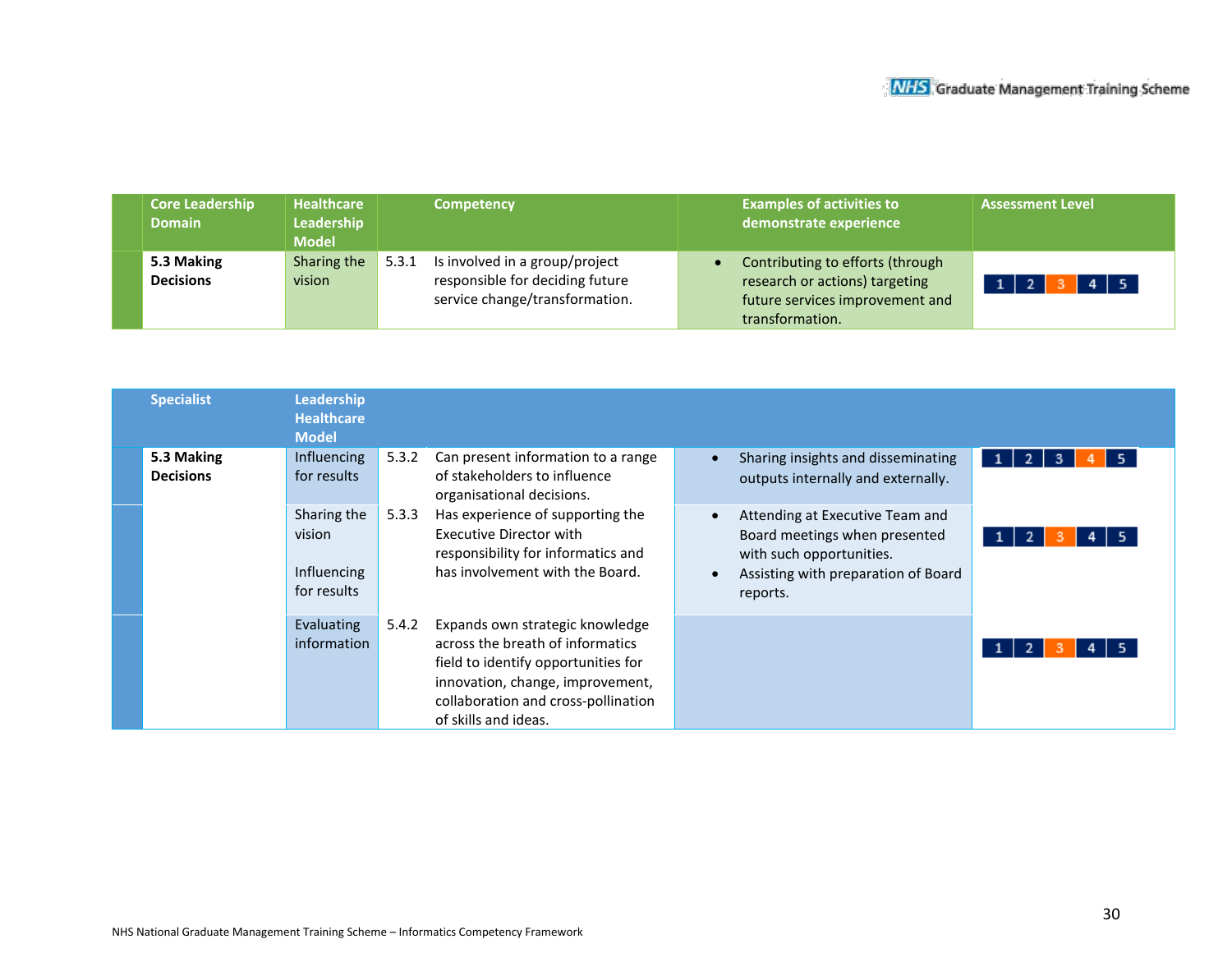| <b>Core Leadership</b><br><b>Domain</b>              | <b>Healthcare</b><br>Leadership<br><b>Model</b> |       | <b>Competency</b>                                                     | <b>Examples of activities to demonstrate</b><br><b>Assessment Level</b><br>experience                                                                                                                         |
|------------------------------------------------------|-------------------------------------------------|-------|-----------------------------------------------------------------------|---------------------------------------------------------------------------------------------------------------------------------------------------------------------------------------------------------------|
| 6.1 Developing the<br>vision for the<br>organisation | <b>Inspiring</b><br>shared purpose              | 6.1.1 | Understands the<br>vision for the NHS                                 | Linking own objectives to the<br>$\bullet$<br>$4 \mid 5$<br>72.<br>з<br>organisational objectives, strategy and<br>overall vision.                                                                            |
|                                                      | Inspiring<br>shared purpose                     | 6.1.2 | Understands the<br>vision for the<br>department or team<br>objectives | Aligning objectives above, to the wider<br>$\bullet$<br>- 5<br>-2.<br>з<br>department and direct team objectives<br>to create a cohesive vision from the<br>individual level up to the organization<br>level. |

## **Section 6. Creating the Vision**

| <b>Specialist</b>                                    | Leadership<br><b>Healthcare</b><br><b>Model</b> |       |                                                                    |                                                                                                                                 |                                     |
|------------------------------------------------------|-------------------------------------------------|-------|--------------------------------------------------------------------|---------------------------------------------------------------------------------------------------------------------------------|-------------------------------------|
| 6.1 Developing the<br>Vision for the<br>Organisation | <b>Sharing</b><br>the vision                    | 6.1.3 | Understanding of the national<br>strategic vision for informatics. | Attending national and regional<br>conferences and events, e.g.<br>ASSIST, HFMA, and NHS Digital.<br>Conducting wider readings. | $4 \mid 5$<br>2 <sup>1</sup><br>-3. |

| <b>Core Leadership</b><br><b>Domain</b>                                | <b>Healthcare</b><br>Leadership<br><b>Model</b> | <b>Competency</b>                                                                                                                                           | <b>Examples of activities to demonstrate</b><br>experience                                  | <b>Assessment Level</b> |
|------------------------------------------------------------------------|-------------------------------------------------|-------------------------------------------------------------------------------------------------------------------------------------------------------------|---------------------------------------------------------------------------------------------|-------------------------|
| 6.2 Influencing the<br>vision of the Wider<br><b>Healthcare System</b> | Connecting our<br>service                       | 6.2.1<br>Attends and<br>participates in joint<br>meetings between<br>the NHS and Local<br>Authorities, or other<br>health and social<br>care organisations, | Attending meetings with Healthcare<br>providers outside of own<br>organisation/environment. | $4 \mid 5$<br>-3        |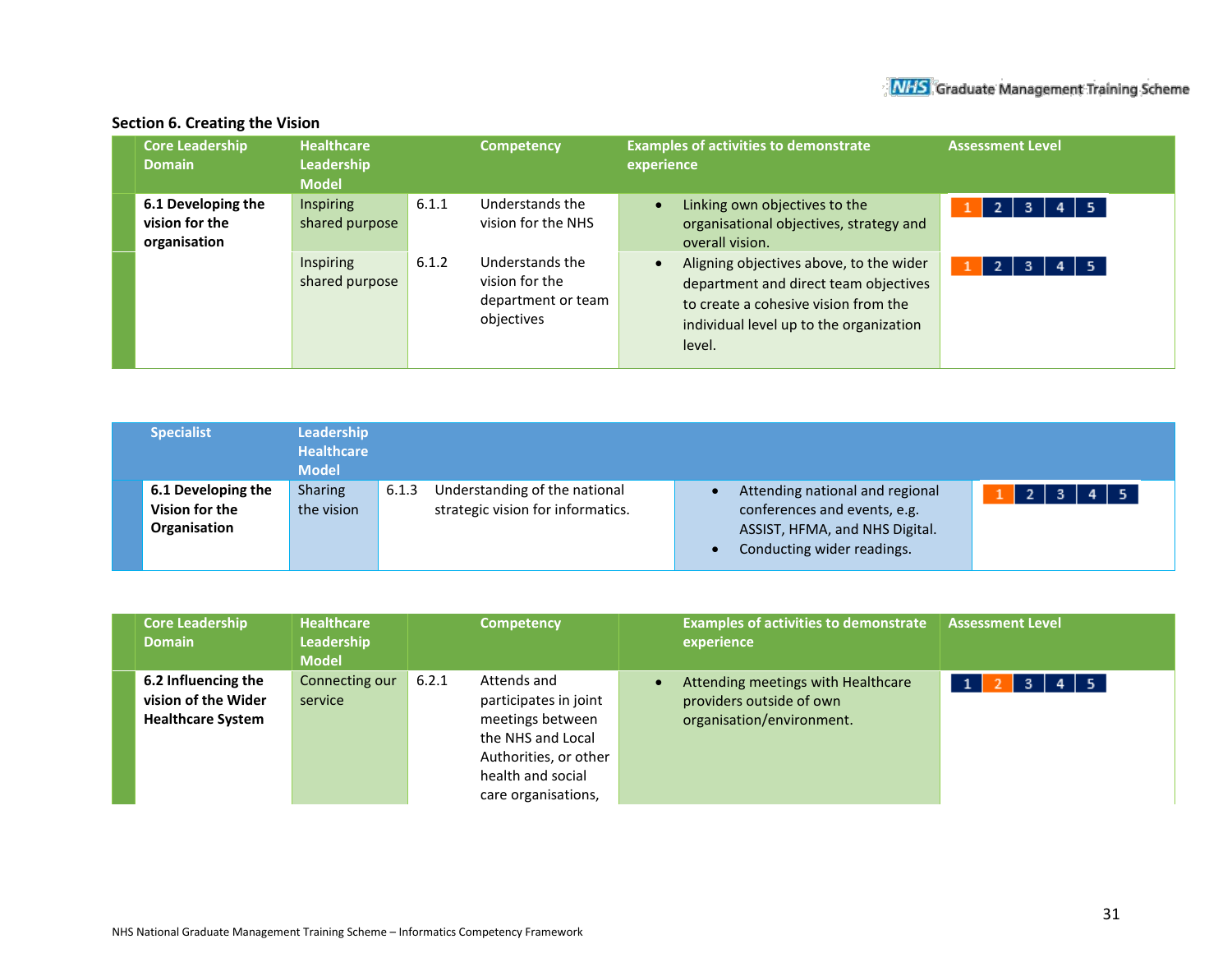|                                 |                            |       | or voluntary sector<br>organisations                                                                          |                                                                                                         |                               |
|---------------------------------|----------------------------|-------|---------------------------------------------------------------------------------------------------------------|---------------------------------------------------------------------------------------------------------|-------------------------------|
| 6.3 Communicating<br>the Vision | Influencing for<br>results | 6.3.1 | Communicates the<br>benefits of change<br>to key stakeholders,<br>including clinicians,<br>staff and patients | Proactively communicating change<br>benefits to others through a specific<br>change management project. | $1 \mid 2 \mid$<br>$4 \mid 5$ |

| <b>Specialist</b>                      | <b>Leadership</b><br><b>Healthcare</b><br><b>Model</b>    |       |                                                                                                                                                                                        |                                                                                                                                                                                                |                                    |                |
|----------------------------------------|-----------------------------------------------------------|-------|----------------------------------------------------------------------------------------------------------------------------------------------------------------------------------------|------------------------------------------------------------------------------------------------------------------------------------------------------------------------------------------------|------------------------------------|----------------|
| <b>6.3 Communicating</b><br>the Vision | <b>Sharing</b><br>the vision                              | 6.3.2 | Clearly articulates the vision of the<br>organisation to the informatics team<br>and discusses the role that the team<br>should take to facilitate<br>implementation of this strategy. | Participating in team discussions<br>$\bullet$<br>and initiatives to facilitate<br>strategy across the organisation,<br>not only within own environment.                                       | implementation of the informatics  | 1 <sup>1</sup> |
|                                        | Connecting<br>our service                                 | 6.3.3 | Effectively communicates the vision<br>for informatics to senior staff within<br>and outside of the organisation and<br>the impact on the service and ways<br>of working.              | Communicating compelling and<br>$\bullet$<br>credible vision, supported by<br>achievable and exciting action<br>working.                                                                       | plans to have an impact on ways of | 1 <sup>1</sup> |
|                                        | Connecting<br>our service<br><b>Sharing</b><br>the vision | 6.3.4 | Acts as an ambassador for<br>informatics within and outside of<br>the organisation and for informatics<br>as a profession in general.                                                  | Engaging with stakeholders within<br>the organisation and outside to<br>promote informatics as a<br>profession and a contributor to<br>improving health and social care<br>across the country. |                                    | -2<br>3        |

| <b>Core Leadership</b><br><b>Domain</b> | <b>Mealthcare</b><br>Leadership<br><b>Model</b> | <b>Competency</b> | <b>Examples of activities to demonstrate   Assessment Level  </b><br>experience |  |
|-----------------------------------------|-------------------------------------------------|-------------------|---------------------------------------------------------------------------------|--|
|-----------------------------------------|-------------------------------------------------|-------------------|---------------------------------------------------------------------------------|--|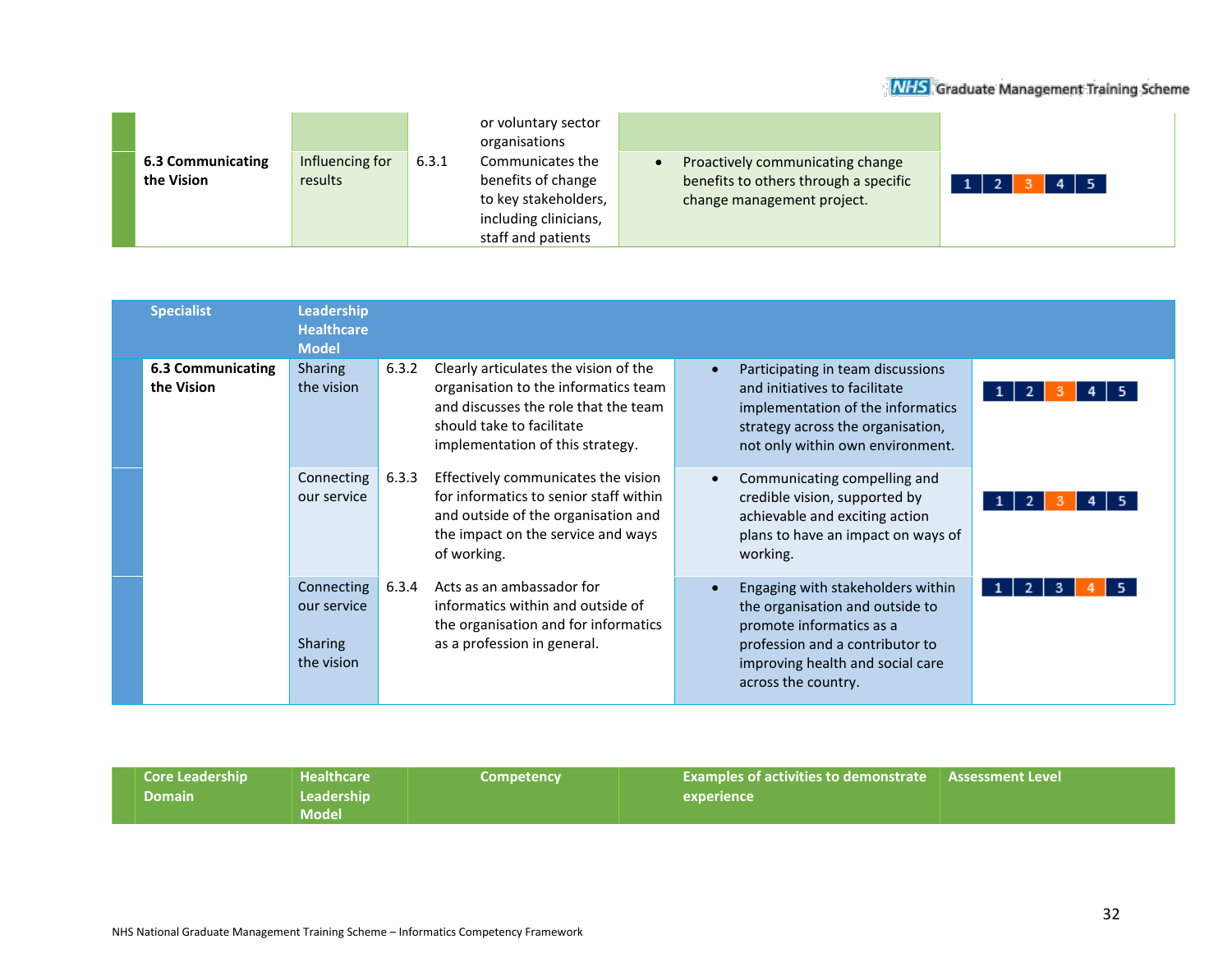| 6.4 Embodying the<br><b>Vision</b> | Inspiring<br>shared purpose | 6.4.1 | <b>Behaves</b><br>professionally with<br>colleagues within<br>and outside of the<br>organisation                         | Promotes the vision of the NHS when<br>speaking to internal and external<br>stakeholders when the opportunities<br>arise. | 1 <br>- 5<br>$\overline{2}$ .<br>3<br>4      |
|------------------------------------|-----------------------------|-------|--------------------------------------------------------------------------------------------------------------------------|---------------------------------------------------------------------------------------------------------------------------|----------------------------------------------|
|                                    | Influencing for<br>results  | 6.4.2 | Acts as an<br>ambassador for the<br>organisation when<br>representing them<br>at external<br>meetings and<br>conferences | Attending conferences and external<br>meetings in order to promote own<br>organisation and its objectives.                | $\overline{2}$<br>- 5<br>3<br>$1 \vert$<br>4 |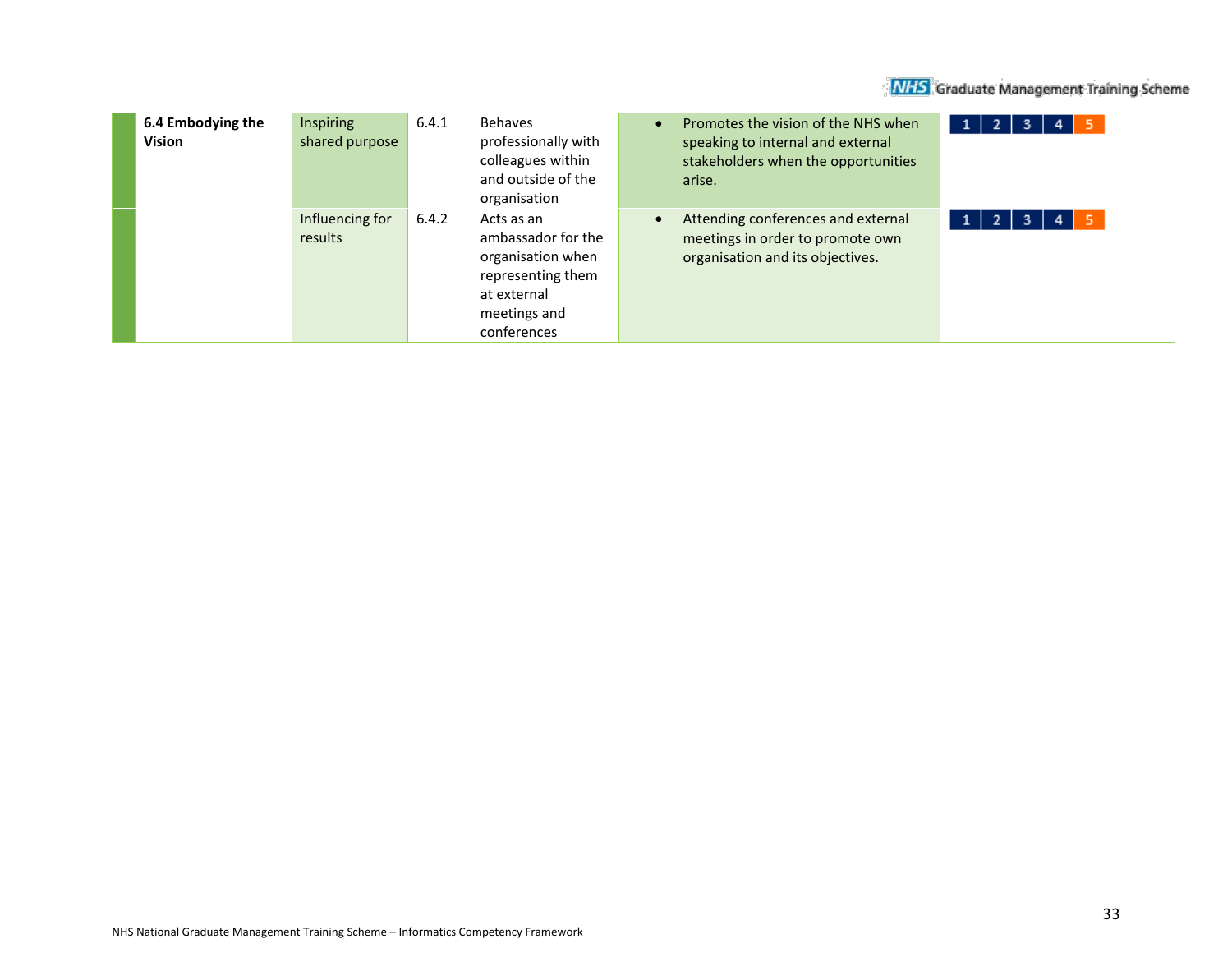#### **Core Leadership Healthcare Competency Examples of activities to Assessment Level Leadership Domain demonstrate experience Model 7.1 Framing the**  Connecting our 7.1.1 Understands how the • Reaching out for  $1$  2 3 4 5 vision for the **Strategy** service opportunities to have organisation is informed discussions to develop an understanding translated into a strategy of how the vision in translated into the strategy.

| <b>Specialist</b>                  | Leadership<br><b>Healthcare</b><br><b>Model</b> |       |                                                                                                                                              |                                                                                                                                                                                                               |                                |
|------------------------------------|-------------------------------------------------|-------|----------------------------------------------------------------------------------------------------------------------------------------------|---------------------------------------------------------------------------------------------------------------------------------------------------------------------------------------------------------------|--------------------------------|
| 7.1 Framing the<br><b>Strategy</b> | Sharing the<br>vision                           | 7.1.2 | Understands how the national<br>vision and strategies for informatics<br>are translated into local information<br>and technology strategies. | Developing good understanding of<br>how the national strategy is<br>translated into local strategies<br>through informed discussion with<br>the relevant stakeholders as well<br>as own research and reading. | $4 \mid 5$<br>$\vert$ 2<br>-3- |

| <b>Core Leadership</b><br><b>Domain</b> | <b>Healthcare</b><br>Leadership<br><b>Model</b> | <b>Competency</b>                                                       | <b>Examples of activities to</b><br>demonstrate experience                                                                                                    | <b>Assessment Level</b>             |
|-----------------------------------------|-------------------------------------------------|-------------------------------------------------------------------------|---------------------------------------------------------------------------------------------------------------------------------------------------------------|-------------------------------------|
| 7.2 Developing the<br><b>Strategy</b>   | Inspiring shared<br>purpose                     | 7.2.1<br>Understands the<br>strategic direction for<br>the organisation | Engaging in informed<br>discussions with the<br>relevant stakeholders to<br>develop a sound<br>understanding of<br>organisational strategy and<br>its impact. | $4 \mid 5$<br>$\overline{2}$<br>-3. |

## **Section 7. Delivering the Strategy**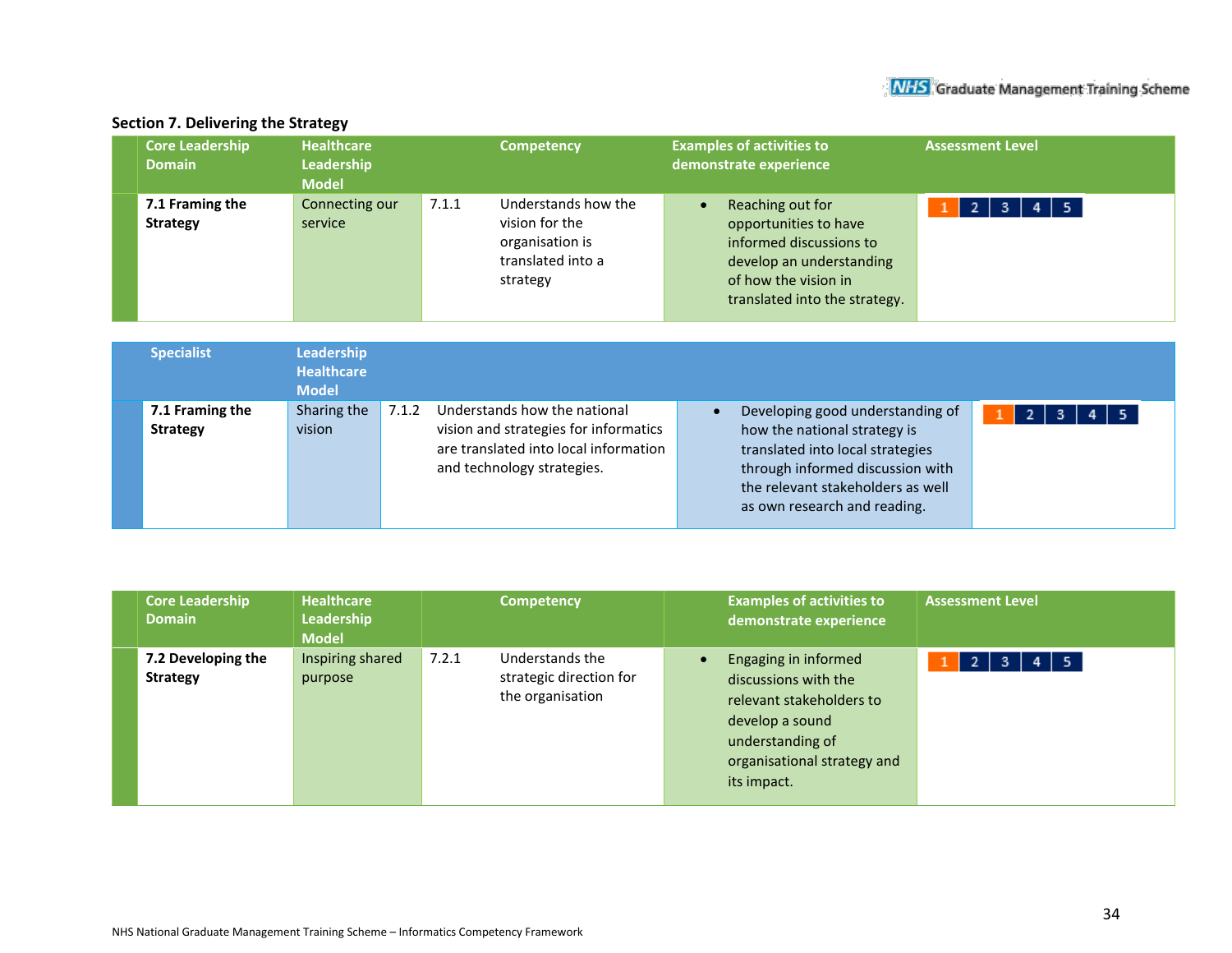| <b>Specialist</b>                     | <b>Leadership</b><br><b>Healthcare</b><br><b>Model</b> |       |                                                                                                                                                                                |                                                                                                                                                                                                                  |            |
|---------------------------------------|--------------------------------------------------------|-------|--------------------------------------------------------------------------------------------------------------------------------------------------------------------------------|------------------------------------------------------------------------------------------------------------------------------------------------------------------------------------------------------------------|------------|
| 7.2 Developing the<br><b>Strategy</b> | Evaluating<br>information                              | 7.2.2 | Assesses the local information and<br>technology strategies for the<br>organisation and understands how<br>this supports the wider strategic<br>direction of the organisation. | Engaging in informed discussion to<br>assess local strategies and how it<br>supports wider strategic<br>objectives. Report to the relevant<br>stakeholders if there are major<br>discrepancies and misalignment. | $4 \mid 5$ |

| <b>Core Leadership</b><br><b>Domain</b> | <b>Healthcare</b><br>Leadership<br><b>Model</b> | <b>Competency</b>                                                                                                                                     | <b>Examples of activities to</b><br>demonstrate experience                                                                                                           | <b>Assessment Level</b>          |
|-----------------------------------------|-------------------------------------------------|-------------------------------------------------------------------------------------------------------------------------------------------------------|----------------------------------------------------------------------------------------------------------------------------------------------------------------------|----------------------------------|
| 7.3 Implementing<br>the Strategy        | Inspiring shared<br>purpose                     | 7.3.1<br>Awareness of the NHS<br>strategic planning<br>process                                                                                        | Gaining knowledge of the<br>$\bullet$<br>planning process by<br>proactively engaging with<br>the relevant individuals and<br>applying this knowledge in<br>own work. | 5<br>$\overline{2}$<br>-3.<br>4  |
|                                         | Connecting our<br>service                       | 7.3.2<br>Understands how the<br>strategic direction of<br>the organisation<br>translates into<br>organisational and<br>departmental business<br>plans | Gaining a perspective on<br>$\bullet$<br>how strategy comes to life<br>through own involvement<br>or conversations with other.                                       | 5.<br>2 <sub>1</sub><br>-3.<br>4 |
|                                         | Inspiring shared<br>purpose                     | 7.3.3<br>Is familiar with the<br>organisation's annual<br>business plan and can                                                                       | Through informed<br>$\bullet$<br>discussion.                                                                                                                         | 5.<br>-2<br>-3                   |